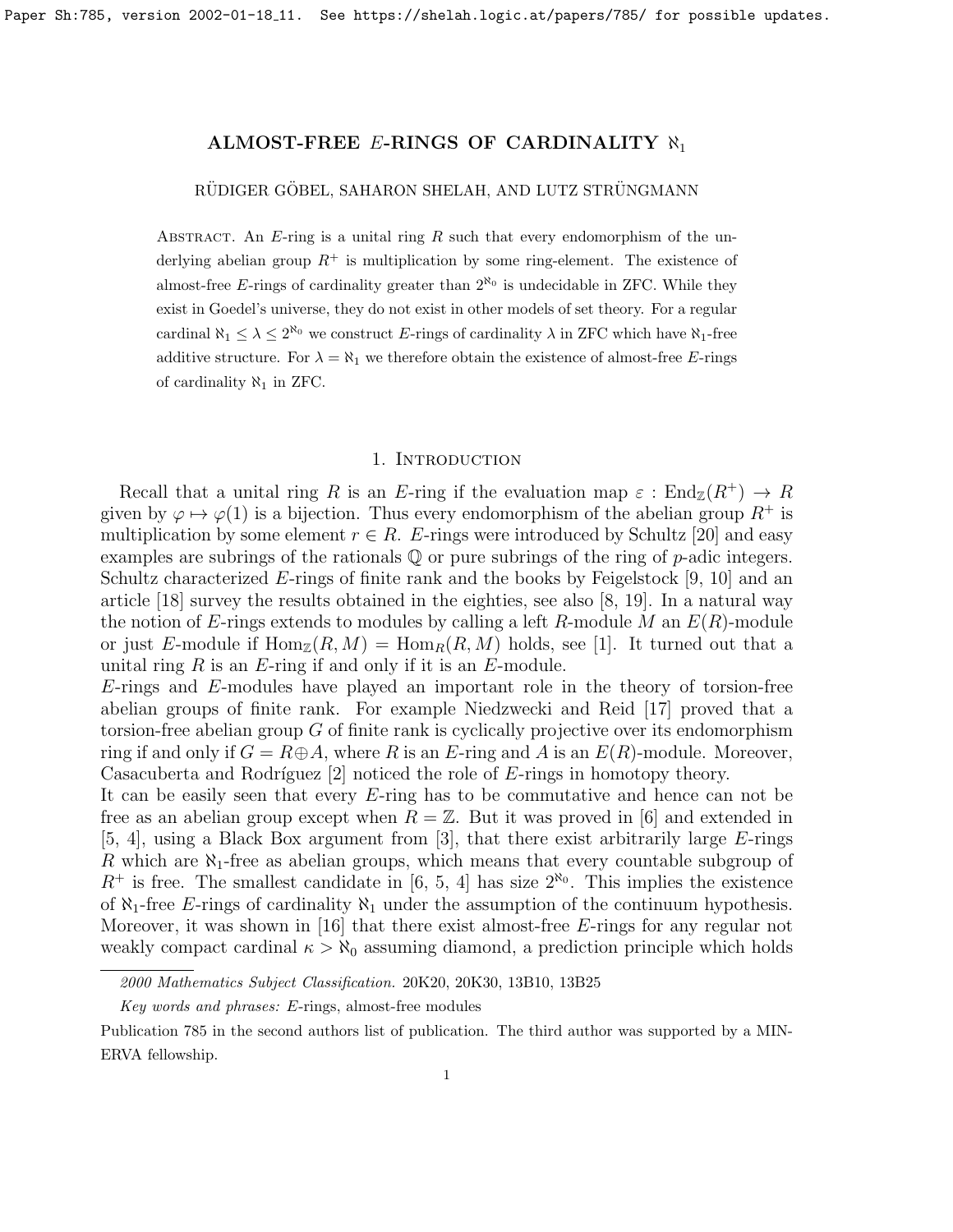for example in Gödel's constructible universe. Here, a group of cardinality  $\lambda$  is called almost-free if all its subgroups of smaller cardinality than  $\lambda$  are free.

Since the existence of  $\aleph_2$ -free E-rings of cardinality  $\aleph_2$  is undecidable in ordinary set theory ZFC (see [\[15,](#page-16-8) Theorem 5.1] and [\[16\]](#page-16-7)) it is hopeless to conjecture that there exist almost-free E-rings of cardinality  $\kappa$  in ZFC for cardinals  $\kappa$  larger than  $2^{\aleph_0}$ . However, we will prove in this paper that there are  $\aleph_1$ -free E-rings in ZFC of cardinality  $\lambda$  for every regular cardinal  $\aleph_1 \leq \lambda \leq 2^{\aleph_0}$ . Thus the existence of almost-free E-rings of size  $\aleph_1$  in ZFC follows.

The construction of  $\aleph_1$ -free E-rings R in ZFC is much easier if  $|R| = 2^{\aleph_0}$ , this because in case  $|R| = \aleph_1$  we are closer to freeness, a property which tries to prevent endomorphisms to be scalar multiplication. Thus we need more algebraic arguments and will utilize a combinatorial prediction principle similar to the one used by the first two authors in [\[14\]](#page-16-9) for constructing almost-free groups of cardinality  $\aleph_1$  with prescribed endomorphism rings.

The general method for such constructions is very natural and it will be explained in full detail in Shelah [\[21,](#page-16-10) Chapter VII, Section 5]. Our notations are standard and for unexplained notions we refer to [\[11,](#page-16-11) [12,](#page-16-12) [13\]](#page-16-13) for abelian group theory and to [\[7\]](#page-16-14) for set-theory. All groups under consideration are abelian.

## <span id="page-1-0"></span>2. Topology, trees and a forest

In this section we explain the underlying geometry of our construction which was used also in [\[14\]](#page-16-9), see there for further details.

Let F be a fixed countable principal ideal domain with  $1 \neq 0$  with a fixed infinite set  $S = \{s_n : n \in \omega\}$  of pair-wise coprime elements, that is  $s_n F + s_m F = F$  for all  $n \neq m$ . For brevity we will say that  $F$  is a *p*-domain, which certainly can not be a field. We choose a sequence of elements

(2.1) 
$$
q_0 = 1 \text{ and } q_{n+1} = s_n q_n \text{ for all } n \in \omega
$$

in F, hence the descending chain  $q_nF$   $(n \in \omega)$  of principal ideals satisfies  $\bigcap q_nF = 0$ and generates the Hausdorff S-topology on F. Thus F is a dense and S-pure subring of its S-adic completion  $\widehat{F}$  satisfying  $q_nF = q_n\widehat{F} \cap F$  for all  $n \in \omega$ .

Now let  $T = \omega > 2$  denote the tree of all finite branches  $\tau : n \longrightarrow 2$   $(n \in \omega)$ . Moreover,  $\omega_2 = Br(T)$  denotes all infinite branches  $\eta : \omega \longrightarrow 2$  and clearly  $\eta \upharpoonright_n \in T$  for all  $\eta \in \text{Br}(T)$   $(n \in \omega)$ . If  $\eta \neq \mu \in \text{Br}(T)$  then

$$
br(\eta, \mu) = inf \{ n \in \omega : \eta(n) \neq \mu(n) \}
$$

denotes the *branch point* of  $\eta$  and  $\mu$ . If  $C \subset \omega$  then we collect the subtree

$$
T_C = \{ \tau \in T : \text{ if } e \in l(\tau) \backslash C \text{ then } \tau(e) = 0 \}
$$

of T where  $l(\tau) = n$  denotes the *length* of the finite branch  $\tau : n \longrightarrow 2$ . Similarly,

$$
Br(T_C) = \{ \eta \in Br(T) : if e \in \omega \backslash C then \eta(e) = 0 \}
$$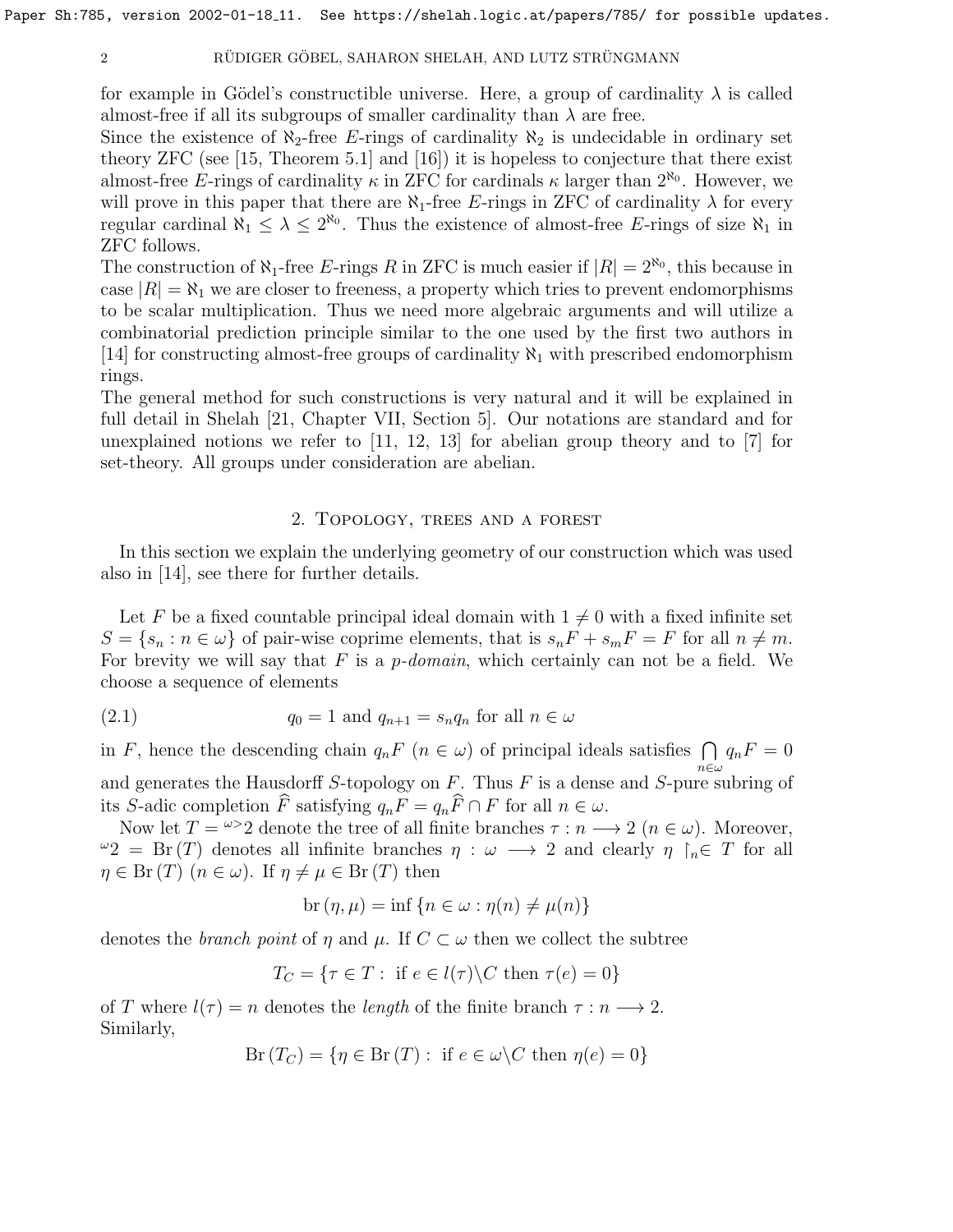and hence  $\eta \restriction_n \in T_C$  for all  $\eta \in \text{Br}(T_C)$   $(n \in \omega)$ .

Now we collect some trees to build a forest. Let  $\aleph_1 \leq \lambda \leq 2^{\aleph_0}$  be a regular cardinal and choose a family  $\mathfrak{C} = \{C_\alpha \subset \omega : \alpha < \lambda\}$  of pair-wise almost disjoint infinite subsets of ω. Let  $T \times \alpha = \{v \times \alpha : v \in T\}$  be a disjoint copy of the tree T and let  $T_{\alpha} = T_{C_{\alpha}} \times \alpha$ for  $\alpha < \lambda$ . For simplicity we denote the elements of  $T_{\alpha}$  by  $\tau$  instead of  $\tau \times \alpha$  since it will always be clear from the context to which  $\alpha$  the finite branch  $\tau$  refers to. By [\[14,](#page-16-9) Observation 2.1] we may assume that each tree  $T_{\alpha}$  is perfect for  $\alpha < \lambda$ , i.e. if  $n \in \omega$  then there is at most one finite branch  $\eta \restriction_n$  such that  $\eta \restriction_{(n+1)} \neq \mu \restriction_{(n+1)}$  for some  $\mu \in T_\alpha$ . We build a forest by letting

$$
T_{\Lambda} = \bigcup_{\alpha < \lambda} T_{\alpha}.
$$

Now we define our base algebra as  $B_{\Lambda} = F[z_{\tau} : \tau \in T_{\Lambda}]$  which is a pure and dense subalgebra of its S-adic completion  $B_{\Lambda}$  taken in the S-topology on  $B_{\Lambda}$ .

For later use we state the following definition which allows us to view the algebra  $B_\Lambda$ as a module generated over F by monomials in the "variables"  $z_{\tau}$  ( $\tau \in T_{\Lambda}$ ).

**Definition 2.1.** Let X be a set of commuting variables and R an F-algebra. If  $Y \subseteq R$ then  $M(Y)$  will denote the set of all products of elements from Y, the Y-monomials.

Then any map  $X \to R$  extends to a unique epimorphism  $\sigma : F[X] \to F[\sigma(X)]$ . Thus any  $r \in F[\sigma(X)]$  can be expressed by a polynomial  $\sigma_r \in F[X]$ , which is a preimage under  $\sigma$ : There are  $l_1, \cdots, l_n$  in  $\sigma(X)$  such that

$$
r = \sigma_r(l_1, \cdots, l_n) = \sum_{m \in M(\{l_1, \ldots, l_n\})} f_m m \text{ with } f_m \in F
$$

becomes a polynomial-like expression.

In particular, if  $Z_{\alpha} = \{z_{\tau} : \tau \in T_{\alpha}\}\ (\alpha < \lambda)$  and  $Z_{\Lambda} = \{z_{\tau} : \tau \in T_{\Lambda}\}\)$ , then as always the polynomial ring  $B_{\Lambda}$  can be viewed as a free F-module over the basis of monomial, we have  $B_\Lambda = \bigoplus$  $z\in M(Z_\Lambda)$  $zF$  and a subring  $B_{\alpha} = \bigoplus$  $z\in M(Z_\alpha)$ zF.

Since  $\aleph_1 \leq \lambda \leq 2^{\aleph_0} = |\text{Br}(T_{C_\alpha})|$  we can choose a family  $\{V_\alpha \subseteq \text{Br}(T_{C_\alpha}) : \alpha < \lambda\}$  of subsets  $V_{\alpha}$  of Br $(T_{C_{\alpha}})$  with  $|V_{\alpha}| = \lambda$  for  $\alpha < \lambda$ . Note that for  $\alpha \neq \beta < \lambda$  the infinite branches from  $V_{\alpha}$  and  $V_{\beta}$  branch at almost disjoint sets since  $C_{\alpha} \cap C_{\beta}$  is finite, thus the pairs  $V_{\alpha}$ ,  $V_{\beta}$  are disjoint. Moreover, we may assume that for any  $m \in \omega$ ,  $\lambda$  pairs of branches in  $V_{\alpha}$  branch above m.

## 3. The Construction

Following [\[14\]](#page-16-9) we use the

<span id="page-2-0"></span>**Definition 3.1.** Let  $x \in \widehat{B_{\Lambda}}$  be any element in the completion of the base algebra  $B_{\Lambda}$ . Moreover, let  $\eta \in V_\alpha$  for  $\alpha < \lambda$ . Then we define the following branch like elements for  $n \in \omega$  which are of the form  $y_{\eta nx} := \sum$ i≥n qi  $\frac{q_i}{q_n}\left(z_{\eta\restriction_i}\right)+x\sum_{i=1}^{\infty}$ i≥n qi  $\frac{q_i}{q_n}\eta(i).$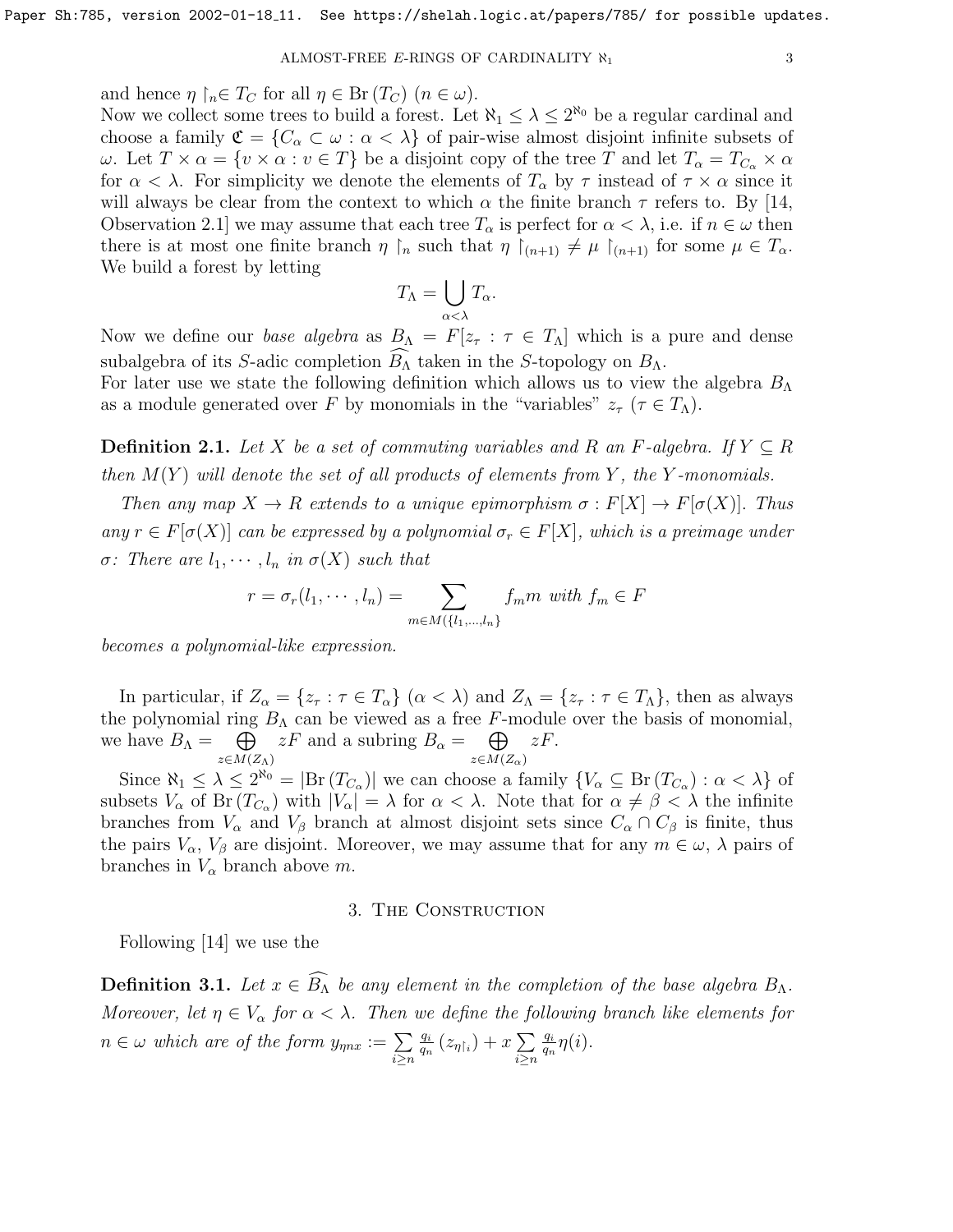## 4 RÜDIGER GÖBEL, SAHARON SHELAH, AND LUTZ STRÜNGMANN

Note that each element  $y_{\eta nx}$  connects an infinite branch  $\eta \in \text{Br}(T_{C_{\alpha}})$  with finite branches from the disjoint tree  $T_{\alpha}$ . Furthermore, the element  $y_{\eta nx}$  encodes the infinite branch  $\eta$  into an element of  $B_{\Lambda}$ . We have a first observation which describes this as an equation and which is crucial for the rest of this paper.

<span id="page-3-0"></span>(3.1) 
$$
y_{\eta nx} = s_{n+1} y_{\eta(n+1)x} + z_{\eta \upharpoonright n} + x \eta(n) \text{ for all } \alpha < \lambda, \eta \in V_{\alpha}.
$$

Proof. We calculate the difference

 $q_n y_{mnx} - q_{n+1} y_{n(n+1)x}$  $=$   $\sum$ i≥n  $q_i\left(z_{\eta\restriction_i}\right)+x\sum$ i≥n  $q_i\eta(i) - \sum$  $i \geq n+1$  $q_i\left(z_{\eta\restriction_i}\right)-x$   $\sum$  $i \geq n+1$  $q_i\eta(i) = q_n z_{\eta\upharpoonright_n} + q_n x \eta(n).$ 

Dividing by  $q_n$  yields  $y_{\eta nx} = s_{n+1}y_{\eta(n+1)x} + z_{\eta \upharpoonright_n} + x\eta(n)$ .

The elements of the polynomial ring  $B_\Lambda$  are unique finite sums of monomials in  $Z_\lambda$ with coefficients in F. Thus, by S-adic topology, any  $0 \neq g \in \widehat{B}_{\Lambda}$  can be expressed uniquely as a sum

$$
g = \sum_{z \in [g]} g_z,
$$

where z runs over an at most countable subset  $[g] \subseteq M(Z_\Lambda)$  of monomials and  $0 \neq g_z \in$  $z\widehat{F}$ . We put  $[g] = \emptyset$  if  $g = 0$ . Thus any  $g \in \widehat{B_{\Lambda}}$  has a unique support  $[g] \subseteq M(Z_{\Lambda})$ , and support extends naturally to subsets of  $\widehat{B_{\Lambda}}$  by taking unions of the support of its elements. It follows that

$$
[y_{\eta no}] = \{z_{\eta|j} \times \alpha : j \in \omega, j \ge n\}
$$

for any  $\eta \in V_\alpha$ ,  $n \in \omega$  and  $[z] = \{z\}$  for any  $z \in M(Z_\Lambda)$ .

Support can be used to define the norm of elements. If  $X \subseteq M(Z_\Lambda)$  then

$$
||X|| = \inf \{ \beta < \lambda : X \subseteq \bigcup_{\alpha < \beta} M(Z_{\alpha}) \}
$$

is the norm of X. If the infimum is taken over an unbounded subset of  $\lambda$ , we write  $||X|| = \infty$ . However, since cf  $(\lambda) > \omega$ , the norm of an element  $g \in B_\Lambda$  is  $||g|| = ||[g]|| <$  $\infty$  which is an ordinal  $\lt \lambda$  hence either discrete or cofinal to  $\omega$ . Norms extend naturally to subsets of  $B_\Lambda$ . In particular  $||y_{\eta no}|| = \alpha + 1$  for any  $\eta \in V_\alpha$ .

We are ready to define the final  $F$ -algebra  $R$  as a  $F$ -subalgebra of the completion of B<sub>Λ</sub>. Therefore choose a transfinite sequence  $b_\alpha$  ( $\alpha < \lambda$ ) which runs λ times through the non-zero pure elements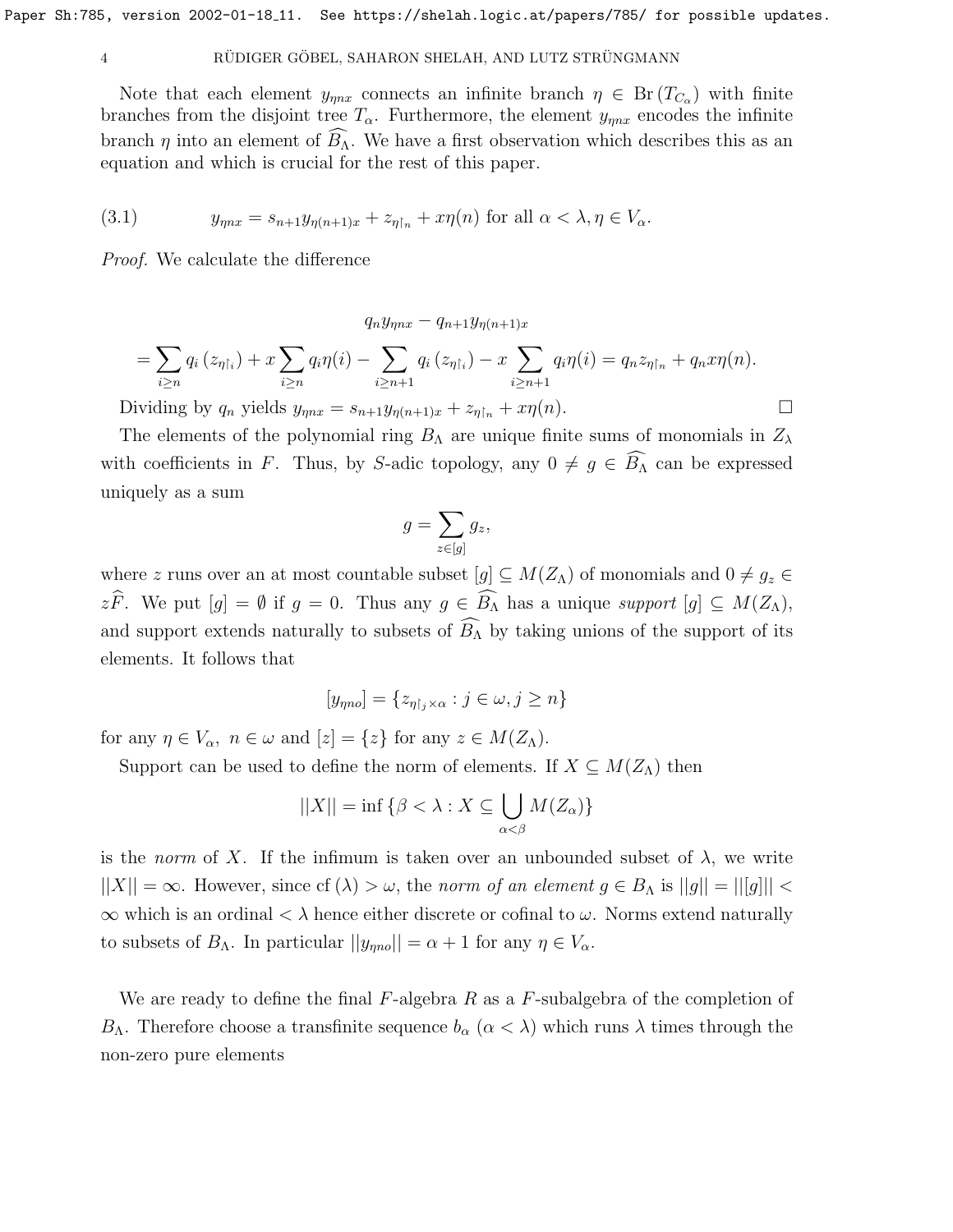<span id="page-4-3"></span>(3.2) 
$$
b = \sum_{m \in M} m \in B_{\Lambda} \text{ with finite } M \subseteq M(T_{\Lambda}).
$$

We call these b's special pure elements which have the property that  $B_{\Lambda}/Fb$  is a free F-module.

<span id="page-4-2"></span>**Definition 3.2.** Let F be a p-domain and let  $B_\Lambda := F[z_\tau : \tau \in T_\Lambda]$  be the polynomial ring over  $Z_{\Lambda}$  as above. Then we define the following smooth ascending chain of F-subalgebras of  $B_\Lambda$ .

(1)  $R_0 = \{0\}; R_1 = F;$ (2)  $R_{\alpha} = \bigcup$  $\beta<\alpha$  $R_{\beta}$ , for  $\alpha$  a limit ordinal; (3)  $R_{\alpha+1} = R_{\alpha}[y_{\eta nx_{\alpha}}, z_{\tau} : \eta \in V_{\alpha}, \tau \in T_{\alpha}, n \in \omega];$ (4)  $R = R_{\lambda} = \bigcup$ α<λ  $R_\alpha$ . We let  $x_{\alpha} = b_{\alpha}$  if  $b_{\alpha} \in R_{\alpha}$  with  $||b_{\alpha}|| \leq \alpha$  and  $x_{\alpha} = 0$  otherwise.

For the rest of this paper purification is F-purification and properties like freeness, linear dependence or rank are taken with respect to  $F$ . First we prove some properties of the rings  $R_{\alpha}$   $(\alpha \leq \lambda)$ . It is easy to see that  $R_{\alpha} = F[y_{\eta n x_{\beta}}, z_{\tau} : \eta \in V_{\beta}, \tau \in T_{\beta}, n \in$  $\omega, \beta < \alpha$ ] is not a polynomial rings: the set  $\{y_{\eta nx_\alpha}, z_\tau : \eta \in V_\beta, \tau \in T_\beta, n \in \omega, \beta < \alpha\}$  is not algebraically independent over  $F$ . Nevertheless we have the following

<span id="page-4-1"></span>**Lemma 3.3.** For any fixed  $n \in \omega$  and  $\alpha < \lambda$  the set  $\{y_{\eta nx_\alpha}, z_\tau : \eta \in V_\alpha, \tau \in T_\alpha\}$  is algebraically independent over  $R_{\alpha}$ . Thus  $R_{\alpha}[y_{\eta nx_{\alpha}}, z_{\tau} : \eta \in V_{\alpha}, \tau \in T_{\alpha}]$  is a polynomial ring.

*Proof.* Assume that the set of monomials  $M(y_{\eta nx_{\alpha}}, z_{\tau} : \eta \in V_{\alpha}, \tau \in T_{\alpha})$  is linearly dependent over  $R_{\alpha}$  for some  $\alpha < \lambda$  and  $n \in \omega$ . Then there exists a non-trivial linear combination of the form

<span id="page-4-0"></span>(3.3) 
$$
\sum_{y \in Y} \sum_{z \in E_y} g_{y,z} y z = 0
$$

with  $g_{y,z} \in R_\alpha$  and finite sets  $Y \subset M(y_{\eta x_\alpha} : \eta \in V_\alpha)$  and  $E_y \subset M(Z_\alpha)$ . We have chosen  $V_\beta \cap V_\gamma = \emptyset$  for all  $\beta \neq \gamma$  and  $M(Z_\alpha) \cap R_\alpha = \emptyset$ . Moreover  $||R_\alpha|| < ||R_{\alpha+1}||$  and hence there exists a basal element  $z_y \in B_\Lambda$  (high enough in an infinite branch) for any  $1 \neq y \in Y$  with the following properties

- (i)  $z_y \notin E_{\tilde{y}}$  for all  $\tilde{y} \in Y$ ;
- (ii)  $z_y \notin [\tilde{y}]$  for all  $y \neq \tilde{y} \in Y$ ;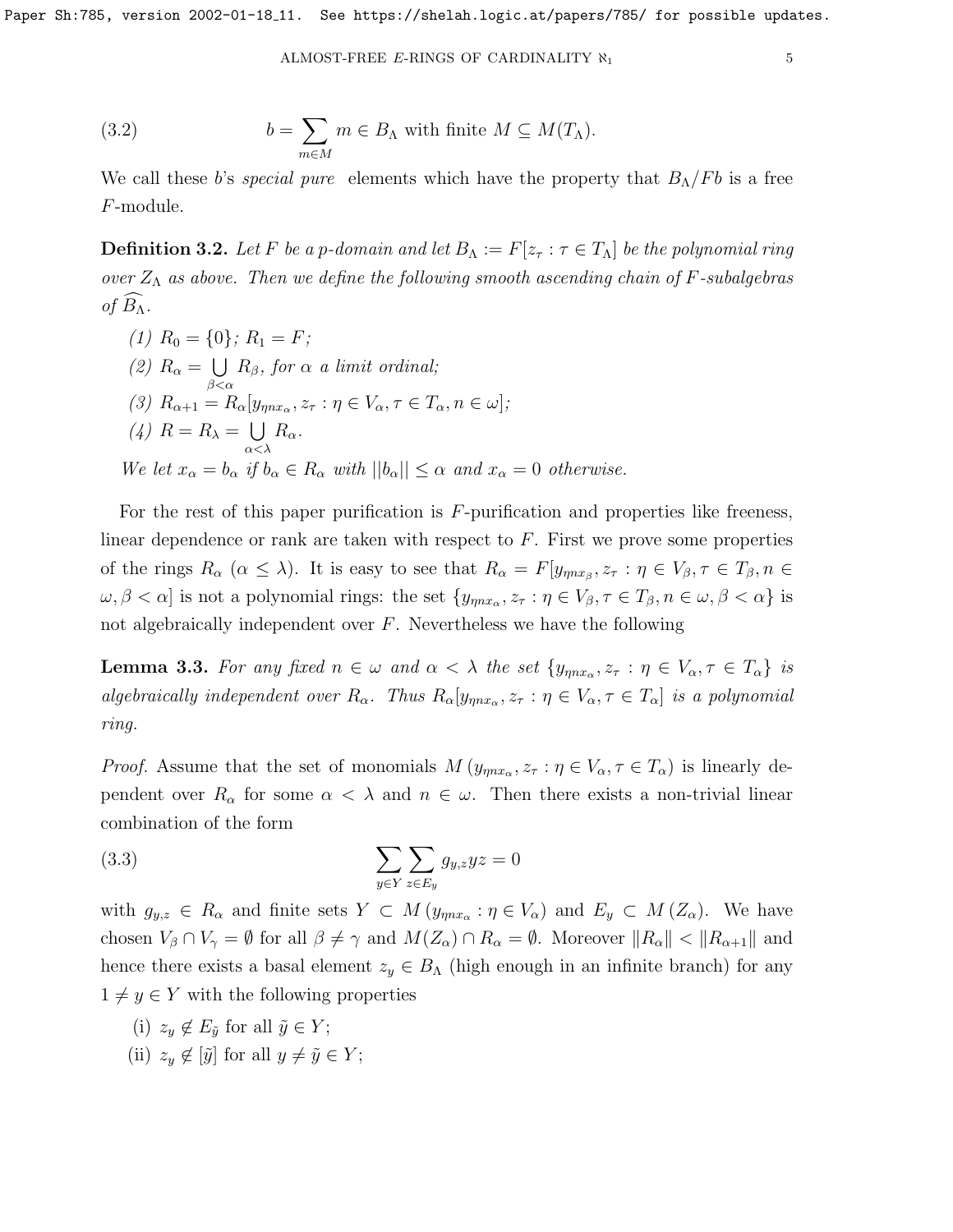(iii)  $z_y \notin [g_{\tilde{y},z}]$  for all  $\tilde{y} \in Y, z \in E_{\tilde{y}};$  $(iv)$   $z_y \in [y]$ .

Now we restrict the equation [\(3.3\)](#page-4-0) to the basal element  $z_y$  and obtain  $g_{y,z}z_yz = 0$  for all  $z \in E_y$ . Since  $z_y \notin [g_{y,z}]$  we derive  $g_{y,z} = 0$  for all  $1 \neq y \in Y$  and  $z \in E_y$ . Therefore equation [\(3.3\)](#page-4-0) reduces to  $\Sigma$  $z \in E_1$  $g_{1,z}z = 0$ . We apply  $M(Z_\alpha) \cap R_\alpha = \emptyset$  once more. Since each z is a basal element from the set  $M(Z_\alpha)$  we get that  $g_{1,z} = 0$  for all  $z \in E_1$ . Hence  $g_{y,z} = 0$  for all  $y \in Y, z \in E_y$ , contradicting the assumption that  $(3.3)$  is a non-trivial linear combination.

The following lemma shows that the F-algebras  $R_{\delta}/s_{n+1}R_{\delta}$  are also polynomial rings over  $F/s_{n+1}F$  for every  $n < \omega$ . For  $\delta < \lambda$  and  $n \in \omega$  we can choose a set  $U_{n\delta} \subseteq V_{\delta}$ such that for any  $\eta \in V_{\delta}$  there is  $\eta' \in U_{n\delta}$  with  $\text{br }(\eta, \eta') > n$  and if  $\eta, \eta' \in U_{n\delta}$ , then br  $(\eta, \eta') \leq n$ . Obviously  $|U_{n\delta}| \leq 2^n$ . Moreover, let  $T'_{\delta} = T_{\delta} \setminus \{z_{\eta_{n}} : \eta \in U_{n\delta}\}.$ 

<span id="page-5-1"></span>**Lemma 3.4.** If  $n < \omega$ , then the set  $X_{n+1}^{\delta} = \{y_{\eta nx_{\beta}}, y_{\eta(n+1)x_{\beta}}, z_{\tau} : \eta \in U_{n\beta}, \tau \in T'_{\beta}, \beta < \tau \}$  $\lambda$ } is of algebraically independent over  $F/s_{n+1}F$  and generates the algebra  $R_{\delta}/s_{n+1}R_{\delta}$ . Thus  $R_{\delta}/s_{n+1}R_{\delta} = F/s_{n+1}F[X_{n+1}^{\delta}]$  is a polynomial ring.

**Remark.** Here we identify the elements in  $X_{n+1}^{\delta} \subseteq R_{\delta}$  with their canonical images modulo  $s_{n+1}R_\delta$ .

*Proof.* First we show that  $X_{n+1}^{\delta}$  is algebraically independent over  $F/s_{n+1}F$ . Suppose  $\sum$ 

(3.4) 
$$
\sum_{y \in Y} \sum_{z \in E_y} f_{y,z} yz \equiv 0 \mod s_{n+1} R
$$

with  $f_{y,z} \in F$  and finite sets  $Y \subseteq M (y_{\eta nx_{\beta}}, y_{\eta(n+1)x_{\beta}} : \eta \in U_{n\beta}, \beta < \delta)$  and  $E_y \subseteq$  $M\left(\bigcup_{\beta<\delta}T_{\beta}'\right)$ .

Choose a basal element  $z_y \in [y]$  for any  $1 \neq y \in Y$  which is a product of basal element  $z_{\tau}$  with  $l(\tau) = n$  and  $z_y \notin [y']$  for any  $y \neq y' \in Y$  and moreover require  $z_y \notin E_{y'}$  for all  $y' \in Y$ . This is possible by the choice of  $U_{n\beta}$  and  $T'_{\beta}$ . Restricting [\(3.4\)](#page-5-0) to  $z_y$  yields

<span id="page-5-0"></span>
$$
\sum_{z \in E_y} f_{y,z} z_y z \equiv 0 \text{ mod } s_{n+1} R
$$

hence  $f_{yz} \equiv 0 \mod s_{n+1}R$ . Therefore [\(3.4\)](#page-5-0) reduces to  $\sum$  $z \in E_1$  $f_{1,z}z \equiv 0 \mod s_{n+1}F$  and thus also  $f_{1,z} \equiv 0 \mod s_{n+1} F$  is immediate. This shows that the set  $X_{n+1}^{\delta}$  is algebraically independent over  $F/s_{n+1}F$ .

Finally we must show that  $R_{\delta}/s_{n+1}R_{\delta} = (F/s_{n+1}F) [X_{n+1}^{\delta}]$ . We will show by induction on  $\alpha < \delta$  that

$$
(R_{\alpha} + s_{n+1}R_{\delta})/s_{n+1}R_{\delta} \subseteq (F/s_{n+1}F)[X_{n+1}^{\delta}].
$$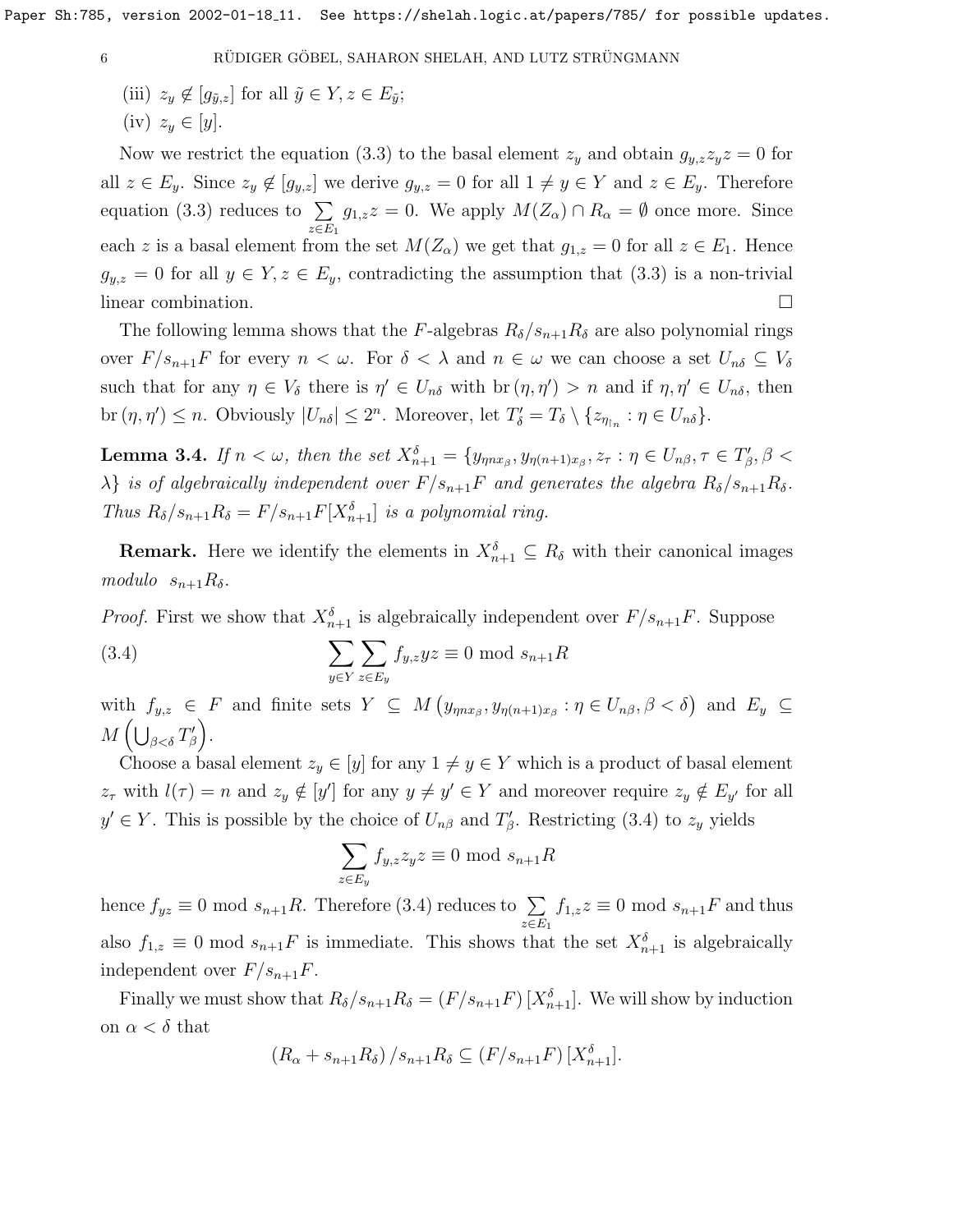#### ALMOST-FREE E-RINGS OF CARDINALITY  $\aleph_1$

If  $\alpha = 0$  or  $\alpha = 1$  then the claim is trivial, hence assume that  $\alpha > 1$  and for all  $\beta < \alpha$ we have

$$
(R_{\beta} + s_{n+1}R_{\delta})/s_{n+1}R_{\delta} \subseteq (F/s_{n+1}F)[X_{n+1}^{\delta}].
$$

If  $\alpha$  is a limit ordinal, then  $(R_{\alpha} + s_{n+1}R_{\delta})/s_{n+1}R_{\delta} \subseteq (F/s_{n+1}F)[X_{n+1}^{\delta}]$  is immediate. Thus assume that  $\alpha = \beta + 1$ . By assumption and  $x_{\beta} \in R_{\beta}$  we know that  $(x_{\beta} + s_{n+1}R_{\delta}) \in$  $(F/s_{n+1}F)$  [ $X_{n+1}^{\delta}$ ]. Hence equation [\(3.1\)](#page-3-0) shows that the missing elements  $z_{\eta\restriction n} + s_{n+1}R_{\delta}$  $(\eta \in U_{n\beta})$  are in  $(F/s_{n+1}F)[X_{n+1}^{\delta}].$ 

For  $\eta \in V_\beta$  we can choose  $\eta' \in U_{n\beta}$  such that  $\text{br }(\eta, \eta') > n$ . Then using [\(3.1\)](#page-3-0) we obtain  $y_{\eta nx_{\beta}} - y_{\eta' nx_{\beta}} \equiv 0 \text{ mod } s_{n+1}R$  and therefore  $y_{\eta nx_{\beta}} + s_{n+1}R \in (F/s_{n+1}F)[X_{n+1}^{\delta}].$ By induction on  $m < \omega$  using again [\(3.1\)](#page-3-0) it is now easy to verify  $y_{\eta m x} + s_{n+1} R_\delta \in$  $(F/s_{n+1}F)\left[X_{n+1}^{\delta}\right]$  for every  $m < \omega, \eta \in U_{n\beta}$  and hence  $R_{\alpha} + s_{n+1}R_{\delta} \subseteq (F/s_{n+1}F)\left[X_{n+1}^{\delta}\right]$ which finishes the proof.  $\Box$ 

Now we are able to prove that the members  $R_{\alpha}$  of the chain  $\{R_{\sigma} : \sigma < \lambda\}$  are F-pure submodules of R and that R is an  $\aleph_1$ -free domain.

<span id="page-6-0"></span>**Lemma 3.5.** R is a commutative F-algebra without zero-divisors and  $R_{\alpha}$  as an F module is pure in R for all  $\alpha < \lambda$ .

*Proof.* By definition each  $R_{\alpha}$  is a commutative F-algebra and hence R is commutative. To show that R has no zero-divisors it is enough to show that each member  $R_{\alpha}$  of the chain  $\{R_{\sigma} : \sigma < \lambda\}$  is an F-algebra without zero-divisors. Since F is a domain we can assume, by induction, that  $R_\beta$  has no zero-divisors for all  $\beta < \alpha$  and some  $1 < \alpha < \lambda$ . If  $\alpha$  is a limit ordinal then it is immediate that  $R_{\alpha}$  has no zero-divisors. Hence  $\alpha = \gamma + 1$ is a successor ordinal and  $R_{\gamma}$  is a domain. If  $g, h \in R_{\alpha}$  with  $gh = 0 \neq g$ , then we must show that  $h = 0$ . Write g in the form

(g) 
$$
g = \sum_{y \in Y_g} \sum_{z \in E_{g,y}} g_{y,z} yz
$$

with  $0 \neq g_{y,z} \in R_\gamma$  and finite sets  $E_{g,y} \subset M(Z_\gamma)$  and  $Y_g \subset M(y_{\eta nx_\gamma} : \eta \in V_\gamma)$  for some  $n \in \omega$ . By [\(3.1\)](#page-3-0) and  $x_{\gamma} \in R_{\gamma}$  we may assume n is fixed. Similarly, we write

(h) 
$$
h = \sum_{y \in Y_h} \sum_{z \in E_{h,y}} h_{y,z} y z
$$

with  $h_{y,z} \in R_\gamma$  and finite sets  $Y_h \subset M$   $(y_{\eta nx_{\gamma}} : \eta \in V_{\gamma})$  and  $E_{h,y} \subset M$   $(Z_{\gamma})$ . Next we want  $h_{y,z} = 0$  for all  $y \in Y_h$ ,  $z \in E_{h,y}$ . The proof follows by induction on the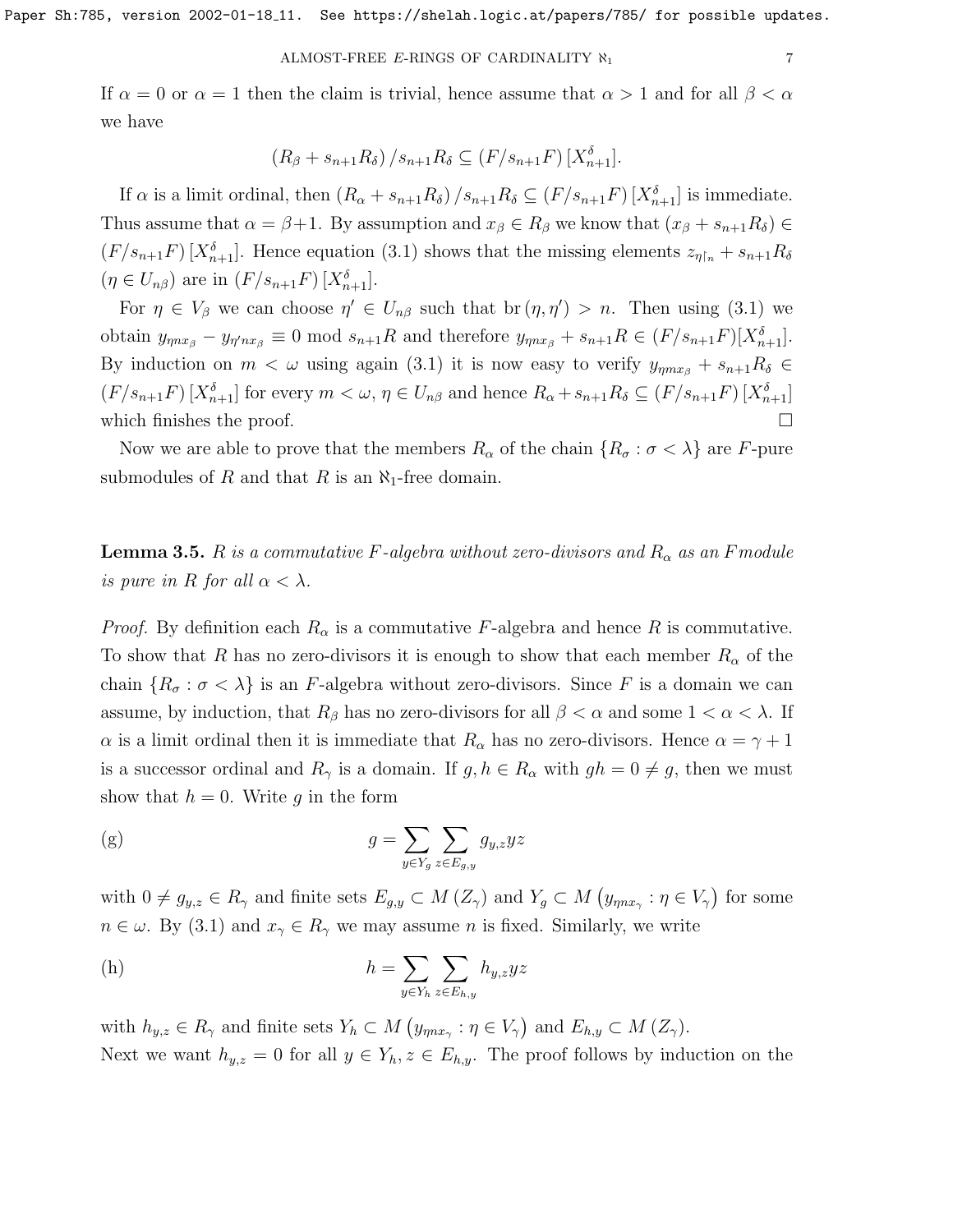number of  $h_{y,z}$ 's. If  $h = h_{w,z'}wz'$ , then

$$
gh = \sum_{y \in Y_g, z \in E_{g,y}} g_{y,z} h_{w,z'} yzwz'
$$

and from Lemma [3.3](#page-4-1) follows  $g_{y,z}h_{w,z'}=0$  for all  $y \in Y_g$ ,  $z \in E_{g,y}$ . Since  $R_\gamma$  has no zero-divisors we obtain  $h_{w,z'} = 0$  and thus  $h = 0$ . Now assume that  $k + 1$  coefficients  $h_{y,z} \neq 0$  appear in (h). We fix an arbitrary coefficient  $h_{w,z'}$  and write  $h = h_{w,z'}wz' + h'$ so that  $wz'$  does not appear in the representation of h'. Therefore the product gh is of the form

$$
\text{(gh)} \qquad \qquad gh = \sum_{y \in Y_g} \sum_{z \in E_{g,y}} g_{y,z} h_{w,z'} yzwz' + gh'.
$$

If the monomial  $wz'$  appears in the representation of (g) then the monomial  $w^2(z')^2$ appears in the representation of (gh) only once with coefficient  $g_{w,z'}h_{w,z'}$ . Using Lemma [3.3](#page-4-1) and the hypothesis that  $R_{\gamma}$  has no zero-divisors we get  $h_{w,z'} = 0$ .

If the monomial  $wz'$  does not appear in the representation of (g) then  $g_{y,z}h_{w,z'}=0$  for all appearing coefficients  $g_{y,z}$  is immediate by Lemma [3.3.](#page-4-1) Thus  $h_{w,z'} = 0$  and  $h = h'$ follows. By induction hypothesis also  $h = 0$  and R has no zero-divisors.

It remains to show that  $R_{\alpha}$  is a pure F-submodule of R for  $\alpha < \lambda$ . Let  $g \in R \setminus R_{\alpha}$ such that  $fg \in R_\alpha$  for some  $0 \neq f \in F$  and choose  $\beta < \lambda$  minimal with  $g \in R_\beta$ . Then  $\beta > \alpha$  and it is immediate that  $\beta = \gamma + 1$  for some  $\gamma \ge \alpha$ , hence  $fg \in R_\alpha \subset R_\gamma$ . Now we can write

(g) 
$$
g = \sum_{y \in Y_g} \sum_{z \in E_{g,y}} g_{y,z} y z
$$

with  $g_{y,z} \in R_\gamma$  and finite sets  $Y_g \subset M(y_{v k x_\gamma} : v \in V_\gamma)$  for some fixed  $k \in \omega$  and  $E_g \subset$  $M(Z_{\gamma})$  and clearly

$$
fg = \sum_{y \in Y_g} \sum_{z \in E_{g,y}} fg_{y,z} yz \in R_{\gamma}.
$$

Hence there exists  $g_{\gamma} \in R_{\gamma}$  such that

$$
fg - g_{\gamma} = \sum_{y \in Y_g} \sum_{z \in E_{g,y}} f g_{y,z} yz - g_{\gamma} = 0.
$$

From Lemma [3.3](#page-4-1) follows  $fg_{y,z} = 0$  for all  $1 \neq y \in Y_g$ ,  $1 \neq z \in E_{g,y}$ , thus  $g_{y,z} = 0$  because R is a torsion-free F-module. Hence (g) reduces to the summand with  $y = z = 1$ , but  $g = g_{1,1} \in R_{\gamma}$  contradicts the minimality of  $\beta$ . Thus  $g \in R_{\alpha}$  and  $R_{\alpha}$  is pure in R.  $\square$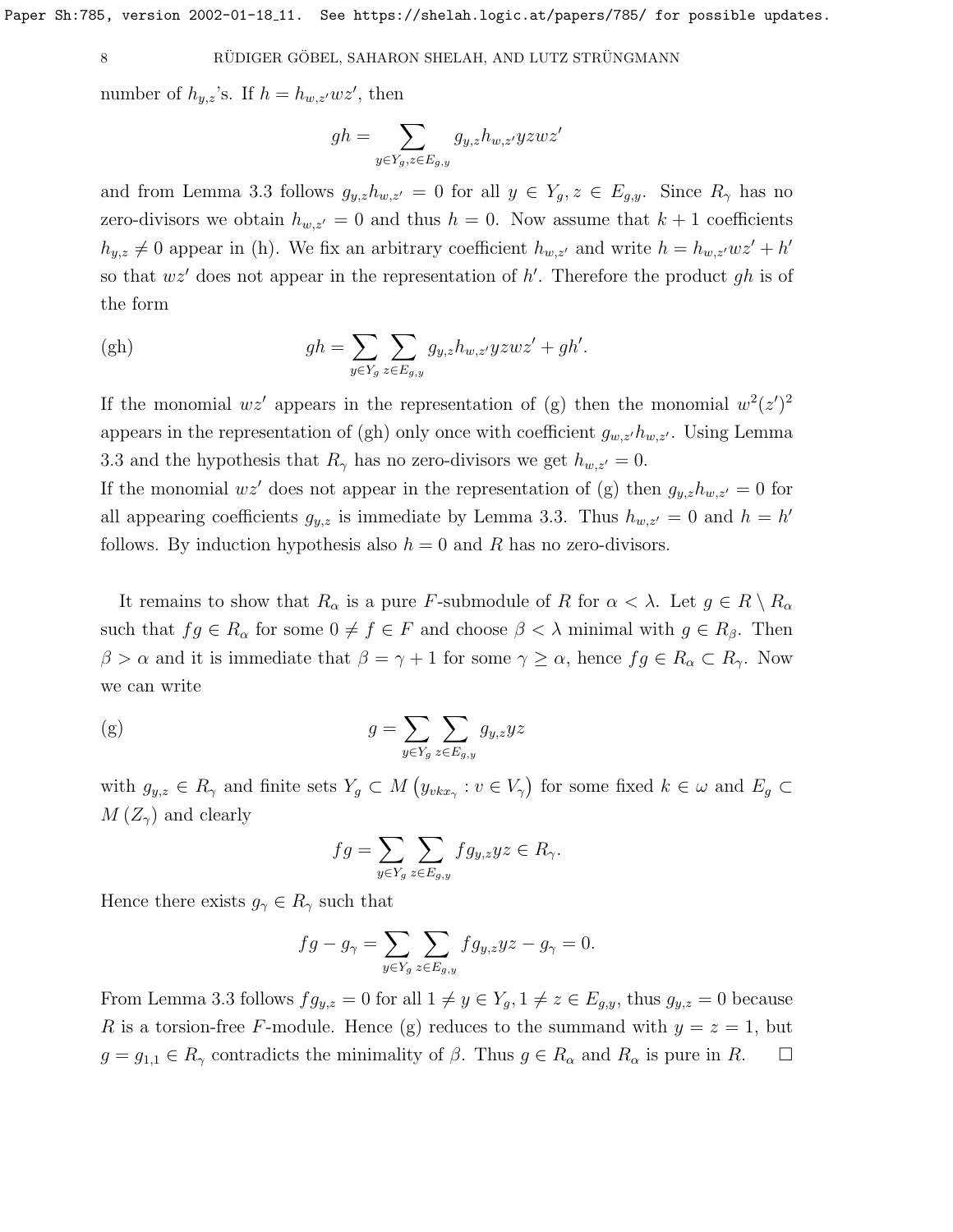From the next theorem follows for  $\alpha = 0$  that R is an  $\aleph_1$ -free F-module. We say that R is polynomial  $\aleph_1$ -free if every countable F-submodule of R can be embedded into a polynomial subring over F of R. Clearly, polynomial  $\aleph_1$ -freeness implies  $\aleph_1$ -freeness.

<span id="page-8-0"></span>**Theorem 3.6.** If F is a p-domain and  $R = \bigcup$ α<λ  $R_{\alpha}$  is the F-algebra constructed above, then R is a domain of size  $\lambda$  with  $R/R_{\alpha}$  is polynomial  $\aleph_1$ -free for all  $\alpha < \lambda$ .

*Proof.*  $|R| = \lambda$  is immediate by construction and R is a domain by Lemma [3.5.](#page-6-0) It remains to show that R is an polynomial  $\aleph_1$ -free ring. Therefore let  $U \subseteq R$  be a countable pure submodule of R. There exist elements  $u_i \in R$  such that

$$
U = \langle u_1, ..., u_n, ...\rangle_* \subseteq R.
$$

Here the suffix  $*$  denotes purification as an F-module. Let  $U_n := \langle u_1, \dots, u_n \rangle_*$  for  $n \in \omega$ . Hence there is a minimal  $\alpha_n < \lambda$  such that  $u_i \in R_{\alpha_n}$  for  $i \leq n$  and  $n \in \omega$ , which obviously is a successor ordinal  $\alpha_n = \gamma_n + 1$ . Moreover,  $U_n \subseteq R_{\alpha_n}$  since  $R_{\alpha_n}$  is pure in R and by induction we may assume that  $R_{\gamma_n}$  is polynomial  $\aleph_1$ -free. Fix  $n \in \omega$ . Using  $R_{\alpha_n} = R_{\gamma_n+1} = R_{\gamma_n}[y_{\eta m x_{\gamma_n}}, z_\tau : \eta \in V_{\gamma_n}, \tau \in T_{\gamma_n}, m \in \omega]$  from Definition [3.2](#page-4-2) we can write

$$
u_i = \sum_{y \in Y_i} \sum_{z \in E_{i,y}} g_{y,z,i} y z
$$

with  $g_{y,z,i} \in R_{\gamma_n}$  and finite sets  $Y_i \subset M(g_{\eta m x_{\gamma_n}} : \eta \in V_{\gamma_n})$  for some fixed  $m \in \omega$  and  $E_{i,y}\subset M\left(Z_{\gamma_n}\right)$ . Choose the pure submodule  $R_{U_n}:=\langle g_{y,z,i} : y\in Y_i, z\in E_{i,y}, 1\leq i\leq n\rangle_*\subseteq$  $R_{\gamma_n}$  of  $R_{\gamma_n}$  and let

$$
U'_n := \{ y, z : y \in Y_i, z \in E_{i,y}, 1 \le i \le n \}.
$$

By induction there is a polynomial subring  $L_n \subseteq R_{\gamma_n}$  of  $R_{\gamma_n}$  which contains  $R_{U_n}$ purely. Again by induction we may assume that  $L_{n+1}$  is a polynomial ring over  $L_n$  for all  $n \in \omega$ . Hence  $U''_n := L_n[U'_n] \subseteq_* R_{\alpha_n}$  is a polynomial ring by Lemma [3.3](#page-4-1) and purity of  $R_{U_n}$  in  $R_{\gamma_n}$ . Thus  $U_n \subseteq_{\ast} U''_n \subseteq_{\ast} R_{\alpha_n}$ . By construction  $L_{n+1} [U'_{n+1}]$  is a polynomial ring over  $L_n[U'_n]$  and thus the union  $U'' = \bigcup$ n∈ω  $U''_n$  is a polynomial ring containing U. Similarly arguments show that  $R/R_{\alpha}$  is polynomial  $\aleph_1$ -free for every  $\alpha < \lambda$ .

## 4. Main Theorem

In this section we will prove that the F-algebra R from Definition [3.2](#page-4-2) is an  $E(F)$ algebra, hence every  $F$ -endomorphism of  $R$  viewed as an  $F$ -module is multiplication by some element r from R. Every endomorphism of R is uniquely determined by its action on  $B_\Lambda$  which is an S-dense submodule of R. It is therefore enough to show that a given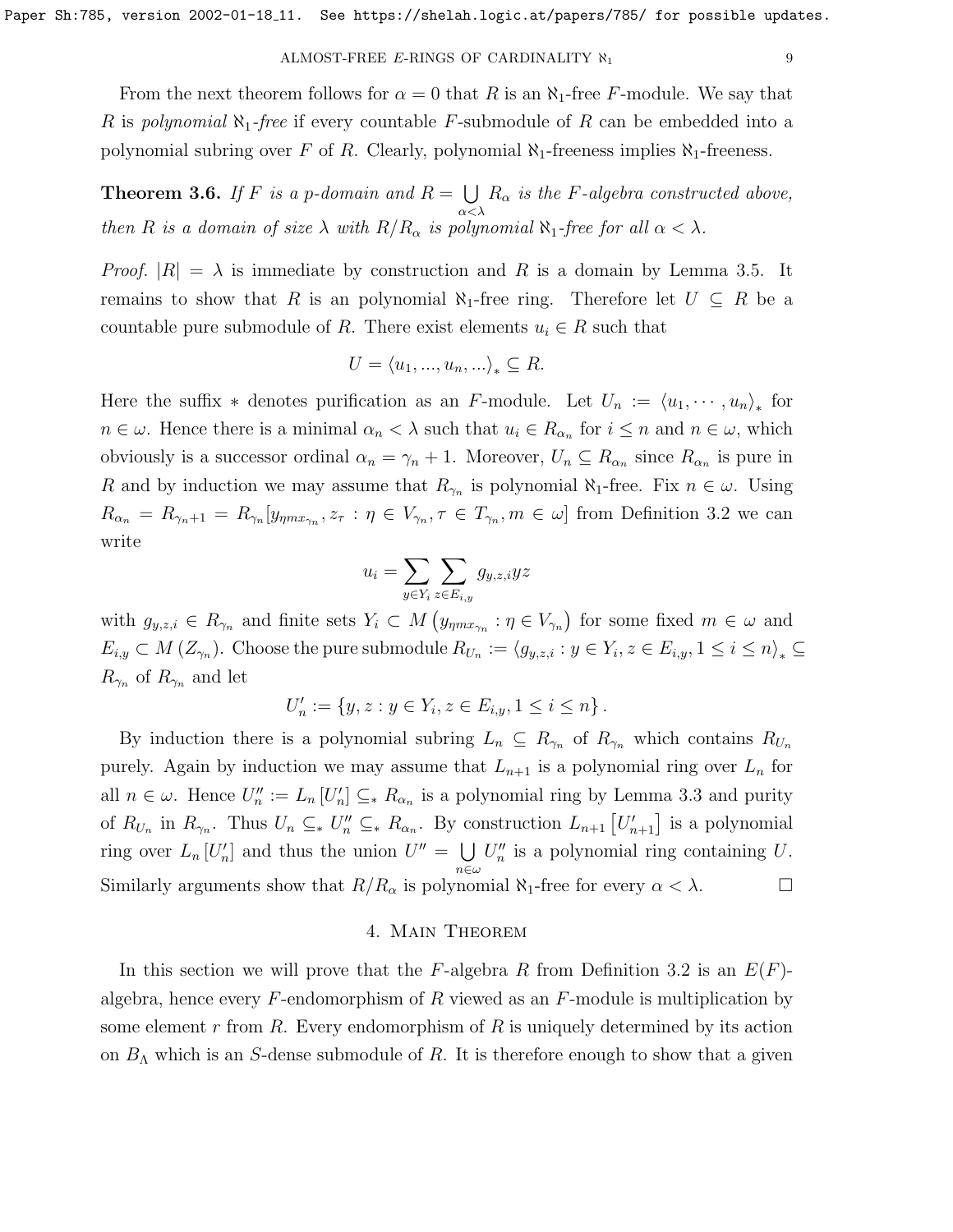## 10 RÜDIGER GÖBEL, SAHARON SHELAH, AND LUTZ STRÜNGMANN

endomorphism  $\varphi$  of R acts as multiplication by some  $r \in R$  when restricted to  $B_{\Lambda}$ . It is our first aim to show that such  $\varphi$  acts as multiplication on each special pure element  $x_{\alpha}$  for  $\alpha < \lambda$ . Therefore we need the following

Definition 4.1. A set  $W \subseteq \lambda$  is closed if

$$
x_{\alpha} \in R_W^{\alpha} := F[y_{\eta nx_{\beta}}, z_{\tau} : \eta \in V_{\beta}, \tau \in T_{\beta}, \beta \in W, \beta < \alpha, n \in \omega]
$$

for every  $\alpha \in W$ . Moreover let  $R_W := F[y_{\eta n x_{\beta}}, z_{\tau} : \eta \in V_{\beta}, \tau \in T_{\beta}, \beta \in W, n \in \omega]$ .

We have a first lemma.

<span id="page-9-1"></span>**Lemma 4.2.** Any finite subset of  $\lambda$  is a subset of a finite and closed subset of  $\lambda$ .

*Proof.* If  $\emptyset \neq W \subseteq \lambda$  is finite then let  $\gamma = \max(W)$ . We prove the claim by induction on  $\gamma$ . If  $\gamma = 0$ , then  $W = \{0\}$ ,  $R_W = F$ ,  $x_0 = 0$  and there is nothing to prove. If  $\gamma > 0$ , then  $x_{\gamma} \in R_{\gamma} = F[y_{\eta nx_{\beta}}, z_{\tau} : n \in \omega, \eta \in V_{\beta}, \tau \in T_{\beta}, \beta < \gamma]$  and there exists a finite set  $Q \subseteq \gamma$  such that

$$
x_{\gamma} \in F[y_{\eta nx_{\beta}}, z_{\tau} : n \in \omega, \eta \in V_{\beta}, \tau \in T_{\beta}, \beta \in Q].
$$

If  $Q_1 = Q \cup (W \setminus \{\gamma\})$  then  $\max(Q_1) < \gamma$ . Thus by induction there exists a closed and finite  $Q_2 \subseteq \lambda$  containing  $Q_1$ . It is now easy to see that  $W' = Q_2 \cup {\gamma}$  is as required.  $\Box$ 

Closed and finite subsets W of  $\lambda$  give rise to nice presentations of elements in  $R_W$ .

<span id="page-9-0"></span>**Lemma 4.3.** Let W be a closed and finite subset of  $\lambda$  and  $r \in R_W$ . Then there exists  $m_*^r \in \mathbb{N}$  such that  $r \in F[y_{\eta nx_\beta}, z_\tau : \eta \in V_\beta, \tau \in T_\beta, \beta \in W]$  for every  $n \geq m_*^r$ .

*Proof.* We apply induction on |W|. If  $|W| = 0$ , then  $R_W = R_\emptyset = F$  and Lemma [4.3](#page-9-0) holds. If  $|W| > 0$  then  $\gamma = \max(W)$  is defined. It is easy to see that  $W' = W \setminus {\gamma}$  is still closed and finite. Thus  $x_{\delta} \in R_{W'}$  for all  $\delta \in W$ . By induction there is  $m_{*}^{\delta}$  such that  $x_{\delta} \in F[y_{\eta nx_{\beta}}, z_{\tau} : \eta \in V_{\beta}, \tau \in T_{\beta}, \beta \in W']$  for every  $n \geq m_{*}^{\delta}$  ( $\delta \in W$ ). Any  $r \in R_W$  can be written as a polynomial

$$
r = \sigma(\{y_{\eta_{r,l}k_{r,l}x_{\beta_{r,l}}}, z_{\tau_{r,j}} : \eta_{r,l} \in V_{\beta_{r,l}}, \tau_{r,j} \in T_{\beta_{r,j}}, l < l_r, j < j_r\})
$$

for some  $l_r, j_r \in \mathbb{N}, \beta_{r,l}, \beta_{r,j} \in W$  and  $\eta_{r,l} \in V_{\beta_{r,l}}, \tau_{r,j} \in T_{\beta_{r,j}}$ . Let  $m_*^r = \max(\{m_*^{\delta}, k_{r,l}\}:$  $l < l_r, \delta \in W$ ). Using [\(3.1\)](#page-3-0) now it follows easily that  $r \in F[y_\eta nx_\beta, z_\tau : \eta \in V_\beta, \tau \in V_\gamma]$  $T_{\beta}, \beta \in W$ ] for every  $n \geq m_*^r$ . В последните поставите на селото на селото на селото на селото на селото на селото на селото на селото на се<br>Селото на селото на селото на селото на селото на селото на селото на селото на селото на селото на селото на

We are ready to show that every endomorphism of  $R$  acts as multiplication on each of the special pure elements  $x_{\alpha}$ .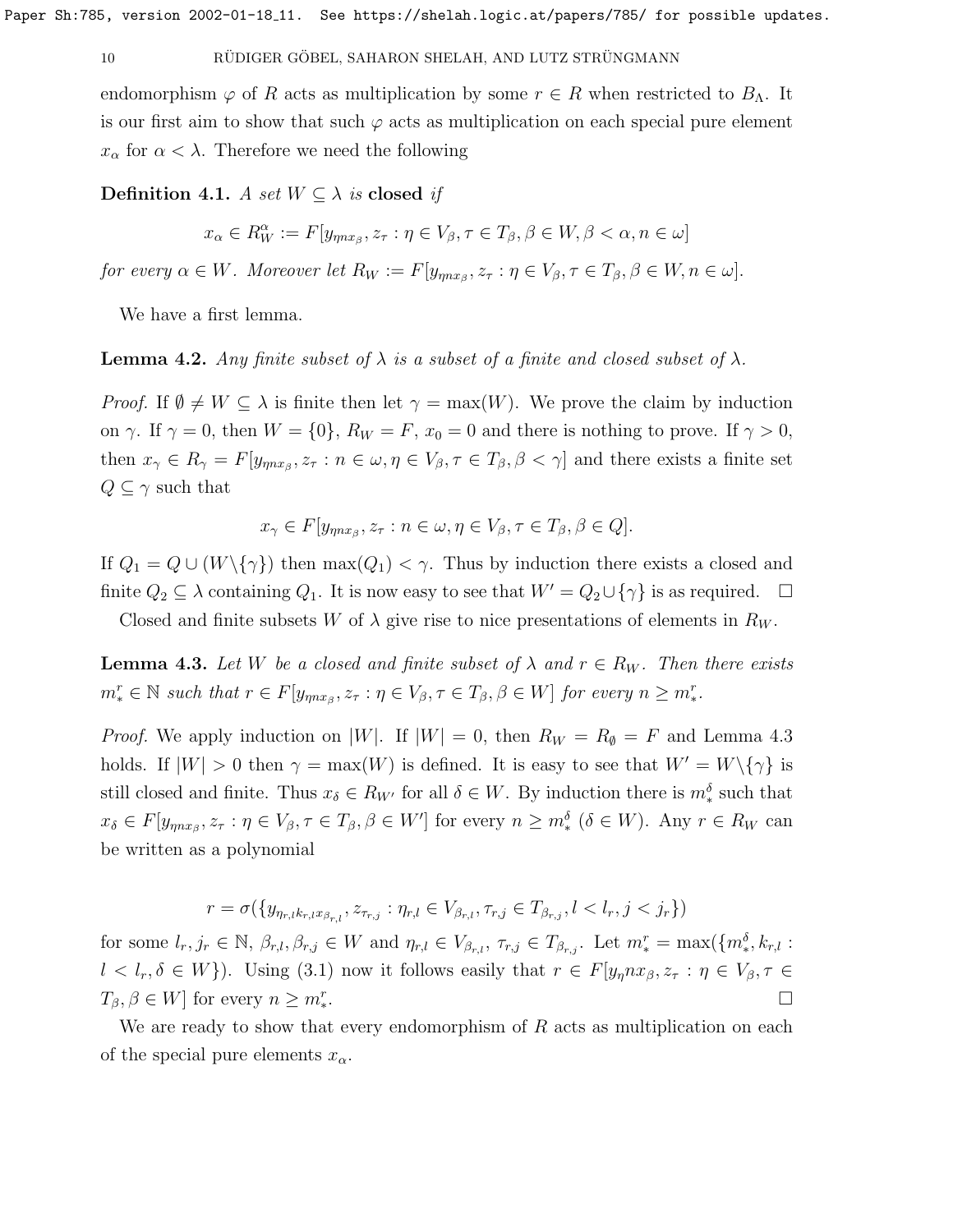**Definition 4.4.** If  $R_{\alpha}$  is as above, then let  $G_{\alpha} = \langle y_{\eta n x_{\alpha}}, z_{\tau} : \eta \in V_{\alpha}, \tau \in T_{\alpha}, n \in \omega \rangle_F$  be the F-submodule of  $R_{\alpha}$  for any  $\alpha < \lambda$ .

From [\(3.1\)](#page-3-0) we note that  $x_{\alpha} \in G_{\alpha}$  and our claim will follow if we can show that every homomorphism from  $G_{\alpha}$  to  $R^+$  maps  $x_{\alpha}$  to a multiple of itself.

<span id="page-10-1"></span>**Proposition 4.5.** If  $h: G_\alpha \to R$  is an F-homomorphism, then  $h(x_\alpha) \in x_\alpha R$ .

*Proof.* Let  $h: G_{\alpha} \to R$  be an F-homomorphism and assume towards contradiction that  $h(x_\alpha) \notin x_\alpha R$ . For a subset  $V \subseteq V_\alpha$  of cardinality  $\lambda$  we define the F-submodule

$$
G_V = \langle x_\alpha, y_{\eta n x_\alpha} : \eta \in V, n \in \omega \rangle_* \subseteq G_\alpha
$$

and note that  $\{z_{\eta\upharpoonright_n} : \eta \in V, n \in \omega\} \subseteq G_V$  from  $x_\alpha \in G_V$  and [\(3.1\)](#page-3-0). Also  $G_{V_\alpha} \in$  $\mathfrak{H} =: \{ G_V : V \subseteq V_\alpha, |V| = \lambda \} \neq \emptyset$  and we can choose  $\beta_* = \min\{\beta \leq \lambda : \exists G_V \in$  $\mathfrak{H}$  and  $h(G_V) \subseteq R_\beta$ . There is  $G_V \in \mathfrak{H}$  such that  $h(G_V) \subseteq R_{\beta_*}$ .

We first claim that  $\beta_* < \lambda$  and assume towards contradiction that  $\beta_* = \lambda$  and we can choose inductively a minimal countable subset  $U =: U_V \subseteq V$  such that

<span id="page-10-0"></span>(4.1) 
$$
(\forall \eta \in V)(\forall n \in \omega)(\exists \rho \in U_V) \text{ such that } \eta \upharpoonright_n = \rho \upharpoonright_n.
$$

For each  $\eta \in V$  we define the countable set  $Y_{\eta} = \{y_{\eta n x_{\alpha}} : n < \omega\}$ . Using cf( $\lambda$ ) =  $\lambda > \aleph_0$  we can find a successor ordinal  $\beta < \lambda$  such that  $h(x_\alpha) \in R_\beta$  and  $h(Y_\rho) \subseteq R_\beta$ for all  $\rho \in U$ . If  $n_* \in \omega$  and  $\eta \in V$  choose  $n_* < n \in \omega$  and  $\rho_n \in U$  by [\(4.1\)](#page-10-0) such that  $\eta$   $n = \rho_n$   $n$ . From Definition [3.1](#page-2-0) and [\(2.1\)](#page-1-0) we see that

$$
(4.2) \quad\n\begin{cases}\n& y_{\eta n_* x_\alpha} - y_{\rho_n n_* x_\alpha} \\
& = \sum_{i \ge n_*} \frac{q_i}{q_{n_*}} \left( z_{\eta_i} \right) + x_\alpha \sum_{i \ge n_*} \frac{q_i}{q_{n_*}} \eta(i) - \sum_{i \ge n_*} \frac{q_i}{q_{n_*}} \left( z_{\rho_n i_i} \right) - x_\alpha \sum_{i \ge n_*} \frac{q_i}{q_{n_*}} \rho_n(i) \\
& = \sum_{i \ge n+1} \frac{q_i}{q_{n_*}} \left( z_{\eta_i} \right) + x_\alpha \sum_{i \ge n} \frac{q_i}{q_{n_*}} \eta(i) - \sum_{i \ge n+1} \frac{q_i}{q_{n_*}} \left( z_{\rho_n i_i} \right) - x_\alpha \sum_{i \ge n} \frac{q_i}{q_{n_*}} \rho_n(i)\n\end{cases}
$$

is divisible by  $s_{n-1}$ . Thus  $s_{n-1}$  divides  $h(y_{\eta n*x_{\alpha}} - y_{\rho_n n*x_{\alpha}})$  for  $n_* < n < \omega$ . From  $h(y_{\rho_n n_*x_\alpha}) \in R_\beta$  and the choice of  $\rho_n \in U$  it follows that  $h(y_{\eta n_*x_\alpha}) + R_\beta \in R/R_\beta$  is divisible by infinitely many  $s_n$ . Hence  $h(y_{\eta n \star x_\alpha}) \in R_\beta$  since  $R/R_\beta$  is  $\aleph_1$ -free by Lemma [3.6.](#page-8-0) However  $n_*$  was chosen arbitrarily, we therefore have  $h(Y_n) \subseteq R_\beta$  for all  $\eta \in V$  and  $h(G_V) \subseteq R_\beta$  follows, which contradicts the minimality of  $\beta_*$ . Therefore  $\beta_* \neq \lambda$ .

Since  $h(G_V) \subseteq R_{\beta_*}$  we can write  $h(y_{\eta \circ x_\alpha}) = \sigma_\eta(\{y_{\nu_{\eta,l} m_{\eta,l} x_{\beta_{\eta,l}}}, z_{\tau_{\eta,k}} : l < l_\eta, k < k_\eta\})$ for every  $\eta \in V$  and suitable  $\beta_{\eta,l}, \beta_{\eta,k} < \beta_*$ ,  $\nu_{\eta,l} \in V_{\beta_{\eta,l}}$  and  $\tau_{\eta,k} \in T_{\beta_{\eta,k}}$ . Recall that polynomials  $\sigma_{\eta}$  depend on  $\eta \in V$ . For notational simplicity we shall assume that all pairs  $(\beta_{\eta,l}, \beta_{\eta,k})$  are distinct. By a pigeon hole argument we may assume without loss of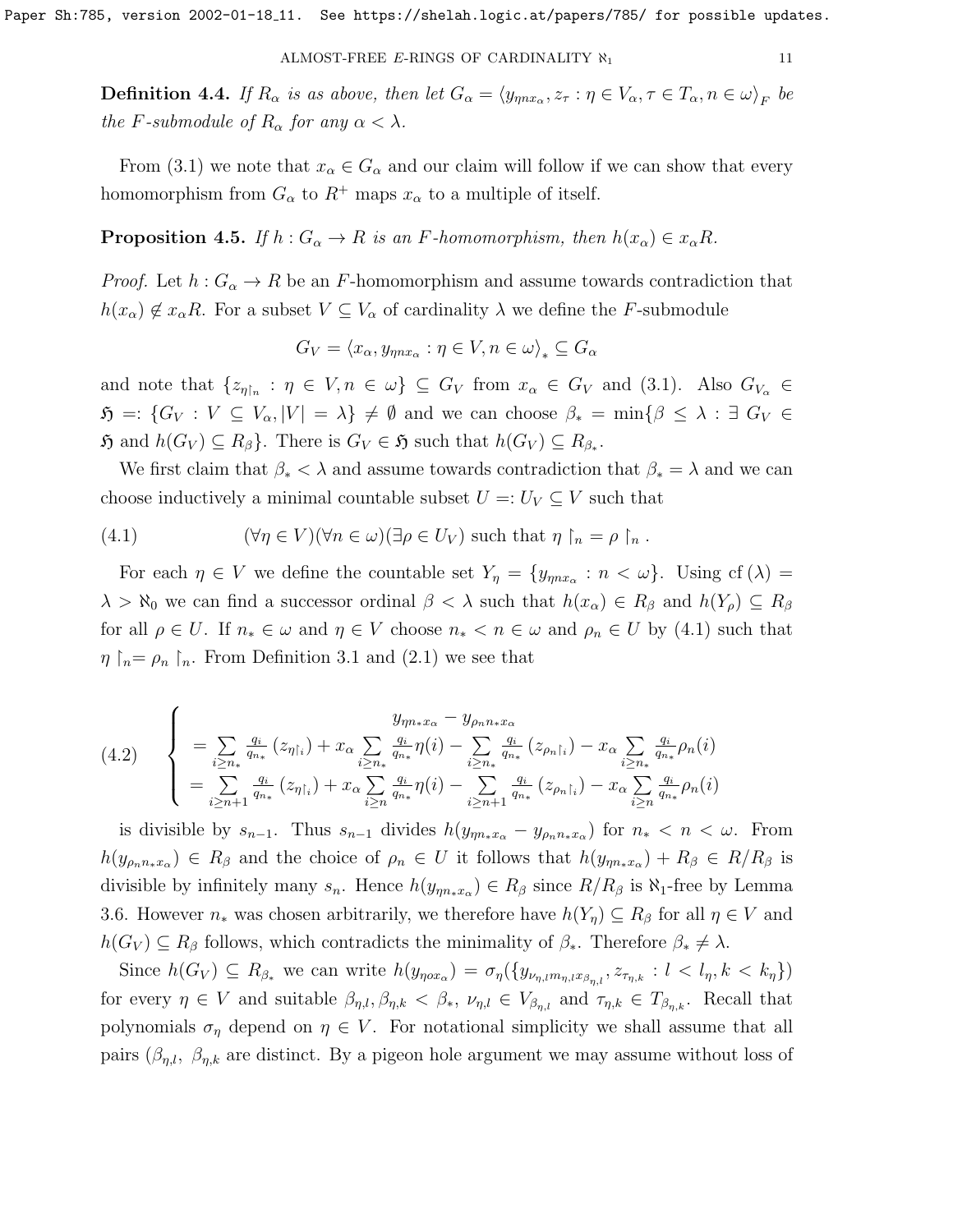### 12 RÜDIGER GÖBEL, SAHARON SHELAH, AND LUTZ STRÜNGMANN

generality that  $l_{\eta} = l_*$  and  $k_{\eta} = k_*$  for some fixed  $l_*, k_* \in \mathbb{N}$  for all  $\eta \in V$ . Moreover, since F is countable, we may assume that the polynomials  $\sigma_{\eta}$  are independent of  $\eta$  and thus we can write  $\sigma_{\eta} = \sigma$ . Hence

$$
h(y_{\eta \circ x_{\alpha}}) = \sigma(\{y_{\nu_{\eta, l} m_{\eta, l} x_{\beta_{\eta, l}}}, z_{\tau_{\eta, k}} : l < l_*, k < k_*\}).
$$

We put  $W_{\eta} = \{\beta_{\eta,l}, \beta_{\eta,k} : l < l_*, k < k_*\},\$  which is a finite subset of  $\lambda$  for every  $\eta \in V$ . By Lemma [4.2](#page-9-1) we may assume that  $W_{\eta}$  is closed. Moreover, possibly enlarging  $W_{\eta}$ , we also may assume that  $h(x_{\alpha}) \in R_{W_{\eta}}$  for all  $\eta \in V$ . Since  $\beta_* < \lambda$  and  $\lambda$  is regular the ordinal  $\beta_*$  is a set of cardinality  $\langle \lambda \rangle$  with  $W_\eta \subseteq \beta_*$  for all  $\eta \in V$ . By a pigeon hole argument there is  $W = \{\beta_l, \beta_k : l \leq l_*, k \leq k_*\} \subseteq \beta_*$  such that  $W_\eta = W$  for all  $\eta \in V'$  for some  $V' \subseteq V$  of cardinality  $\lambda$ . We rename  $V = V'$ . Let  $m_{\eta} \in \mathbb{N}$  such that  $m_{\eta} > l(\tau_{\eta,k})$  for all  $\eta \in V$  and  $k < k_*$ . Again, passing to an equipotent subset (of) V we may assume by a pigeon hole argument that  $m_{\eta} = m_1$  is fixed for all  $\eta \in V$ . Now we apply Lemma [4.3](#page-9-0) to obtain  $h(y_{\eta \alpha x_{\alpha}}) \in F[y_{\eta n_{\eta} x_{\beta}}, z_{\tau} : \eta \in V_{\beta}, \tau \in T_{\beta}, \beta \in W]$  for  $\eta \in V$ and some  $n_{\eta} \in \mathbb{N}$ . By another pigeon hole argument we may assume that  $n_{\eta} = n_*$  does not depend on  $\eta \in V$  anymore. If  $m_* = \max\{n_*, m_1\}$  we find new presentations

<span id="page-11-0"></span>(4.3) 
$$
h(y_{\eta \circ x_{\alpha}}) = \sigma(\{y_{\nu_{\eta,l}m_*x_{\beta_l}}, z_{\tau_{\eta,k}} : l < l_*, k < k_*\})
$$

for every  $\eta \in V$  and  $\beta_l, \beta_k \in W$ ,  $\nu_{\eta,l} \in V_{\beta_l}$  and  $\tau_{\eta,k} \in T_{\beta_k}$ . Moreover,  $l(\tau_{\eta,k}) \leq m_*$  for all  $\eta \in V$  and  $k < k_*$ . The reader may notice that when obtaining equation [\(4.3\)](#page-11-0) the polynomial  $\sigma$  and the natural number  $k_*$  may become dependent on  $\eta$  again but a pigeon hole argument allows us to unify them again and for notational reasons we stick to  $\sigma$  and  $k_{*}$ . Another pigeon hole argument, using that  $T_{\alpha}$  is countable, allows us to assume that  $\tau_{\eta,k} = \tau_k$  for all  $\eta \in V$  and  $k < k_*$ , hence  $h(y_{\eta \circ x_\alpha}) = \sigma(\{y_{\nu_{\eta,l} m * x_{\beta_l}}, z_{\tau_k} : l < l_*, k < k_*\}).$ 

Finally, increasing  $m_*$  (and unifying  $\sigma$  and  $k_*$  again) we may assume that all  $\nu_{\eta,l} \upharpoonright_{m_*}$ are different  $(l < l_*)$  and that

$$
(4.4) \t\t\t\nu_{\eta,l} \upharpoonright_{m_*} \neq \tau_k
$$

for all  $\eta \in V$  and  $l < l_*, k < k_*$ . Using a pigeon hole argument and the countability of the trees  $T_{\beta_l}$  we may assume that  $\nu_{\eta,l} \upharpoonright_{m_*}$  does not dependent on  $\eta \in V$  for all  $l < l_*$ . Thus

$$
(4.5) \t\t\t \nu_{\eta,l} \upharpoonright_{m_*} =: \bar{\tau}_l \in T_{\beta_l}
$$

and  $\tau_k \neq \bar{\tau}_l$  for all  $l < l_*, k < k_*$  from [\(4.4\)](#page-11-1). Since W is closed and  $h(x_\alpha) \in R_W$  we can finally write

<span id="page-11-2"></span><span id="page-11-1"></span>
$$
h(x_{\beta}) = \sigma_{\beta}(\{y_{\nu_{\beta,l}m_*x_{\beta_l}}, z_{\tau_{\beta,k}} : l < l_{\beta}, k < k_{\beta}\})
$$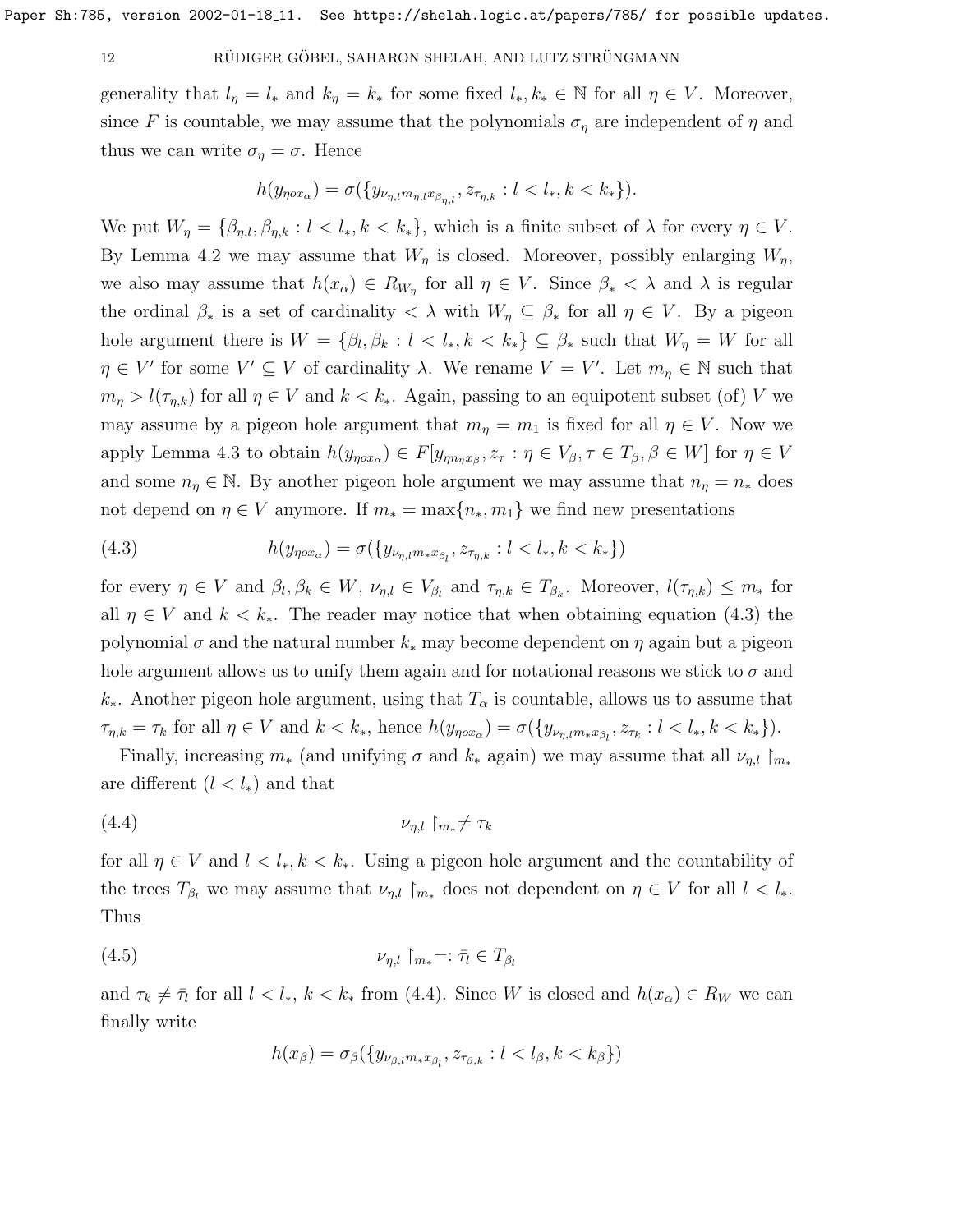for every  $\beta \in W \cup {\alpha}$  and suitable  $l_{\beta}, k_{\beta} \in \mathbb{N}, \beta_l, \beta_k \in W$ . Obviously, increasing  $m_*$ once more, we may assume that

<span id="page-12-0"></span>(4.6) 
$$
\nu_{\beta,l} \upharpoonright_{m_*} \neq \nu_{\beta',l'} \upharpoonright_{m_*} \text{ and } \nu_{\beta,l} \upharpoonright_{m_*} \neq \bar{\tau}_j
$$

for all  $\beta, \beta' \in W \cup \{\alpha\}, l < l_{\beta}, l' < l_{\beta'}, j < l_*$ . Now choose any  $n_* > m_*$  such that

- (i)  $n_* > \sup(C_\beta \cap C_{\beta'})$  for all  $\beta \neq \beta' \in W \cup \{\alpha\};$
- (ii)  $s_{n*}$  is relatively prime to all coefficients in  $\sigma$ ;
- (iii)  $s_{n_*}$  is relatively prime to all coefficients in  $\sigma_\beta$  for all  $\beta \in W \cup \{\alpha\}.$

Using  $\aleph_0 < |V|$  we can choose pairs of branches  $\eta_1, \eta_2 \in V$  with arbitrarily large branch point br  $(\eta_1, \eta_2) = n + 1 \geq n_*$ . Let U be the infinite set of all such n's. An easy calculation using [\(3.1\)](#page-3-0) shows

<span id="page-12-1"></span>
$$
y_{\eta_1 \circ x_\alpha} - y_{\eta_2 \circ x_\alpha} = \left(\prod_{l \leq n} s_l\right) (y_{\eta_1 \circ x_\alpha} - y_{\eta_2 \circ x_\alpha})
$$

and as  $br(\eta_1, \eta_2) = n + 1$  we obtain

(4.7) 
$$
y_{\eta_1 \circ x_\alpha} - y_{\eta_2 \circ x_\alpha} \equiv \left(\prod_{l \leq n} s_l\right) x_\alpha \text{ mod } s_{n+1} R.
$$

We now distinguish three cases.

Case 1: If br  $(\nu_{\eta_1,l}, \nu_{\eta_2,l}) > n+1$  for some  $l < l_*$  then from [\(3.1\)](#page-3-0) follows

$$
y_{\nu_{\eta_1,l}m_*x_{\beta_l}} - y_{\nu_{\eta_2,l}m_*x_{\beta_l}} \equiv 0 \text{ mod } s_{n+1}R.
$$

Case 2: If br  $(\nu_{\eta_1,l}, \nu_{\eta_2,l}) = n+1$  for some  $l < l_*$  then from [\(3.1\)](#page-3-0) follows

$$
y_{\nu_{\eta_1,l}m_*x_{\beta_l}}-y_{\nu_{\eta_2,l}m_*x_{\beta_l}}+s_{n+1}R \in x_{\beta_l}R+s_{n+1}R.
$$

We have chosen br  $(\eta_1, \eta_2) = n + 1 > n_* > \sup(C_\beta \cap C_{\beta'})$  for all  $\beta \neq \beta' \in W \cup \{\alpha\}.$ Hence  $n + 1$  can not be the splitting point of pairs of branches from different levels  $\alpha$ and  $\beta_l$ . Thus  $\beta_l = \alpha$  and the last displayed expression becomes

$$
y_{\nu_{\eta_1,l}m*x_{\alpha}} - y_{\nu_{\eta_2,l}m*x_{\alpha}} + s_{n+1}R \in x_{\alpha}R + s_{n+1}R.
$$

*Case 3:* If  $k = \text{br}(\nu_{n_1,l}, \nu_{n_2,l}) < n+1$  for some  $l < l_*$  then  $m_* < k$  by [\(4.5\)](#page-11-2). From [\(3.1\)](#page-3-0) and the choice of n we see that  $y_{\nu_{\eta_1,l}nx_\alpha}$  appears in some monomial of  $h(y_{\eta_1ox_\alpha}-y_{\eta_2ox_\alpha})$ with coefficient relatively prime to  $s_{n+1}$ . By an easy support argument (restricting to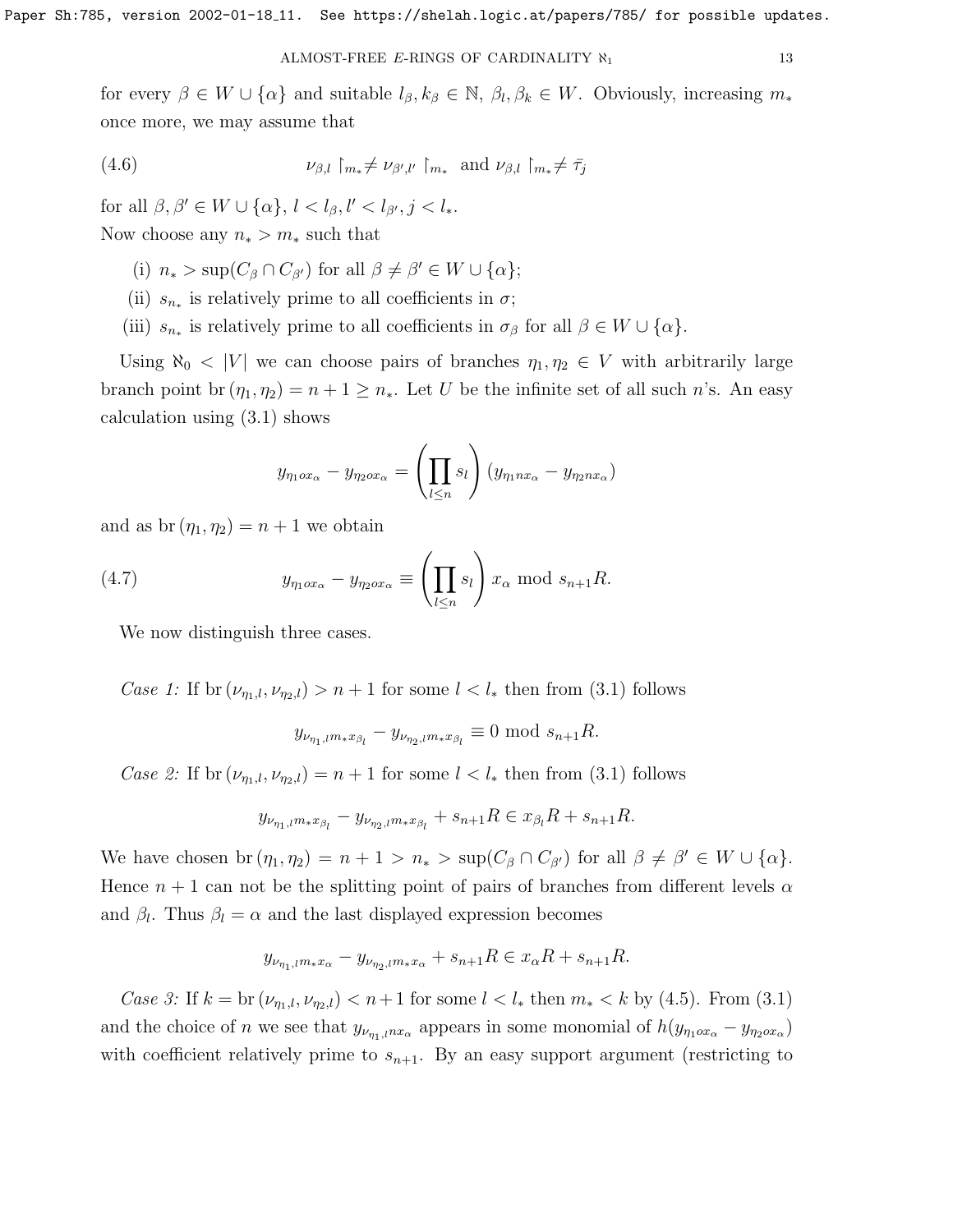### 14 RÜDIGER GÖBEL, SAHARON SHELAH, AND LUTZ STRÜNGMANN

 $\nu_{n,l}$  |k and using [\(4.4\)](#page-11-1), [\(4.5\)](#page-11-2) and [\(4.6\)](#page-12-0)) this monomial can not appear in  $h(x_\alpha)$ . From Lemma [3.4](#page-5-1) now follows

$$
h(y_{\eta_1 \circ x_\alpha} - y_{\eta_2 \circ x_\alpha}) - \left(\prod_{l \le n} s_l\right) h(x_\alpha) \not\equiv 0 \text{ mod } s_{n+1}R
$$

which contradicts [\(4.7\)](#page-12-1).

Therefore, for all  $n \in U$  we obtain

$$
\left(\prod_{l\leq n} s_l\right) h(x_\alpha)\in s_{n+1}R+x_\alpha R.
$$

The elements  $\prod s_l$  and  $s_{n+1}$  are co-prime, thus  $\sum_{i=1}^{n}$ 

$$
h(x_{\alpha}) \in \bigcap_{n \in U} s_{n+1}R + x_{\alpha}R.
$$

Using that  $U$  is infinite, we claim

<span id="page-13-0"></span>
$$
\bigcap_{n\in U} s_n R + x_\alpha R = x_\alpha R,
$$

which then implies  $h(x_\alpha) \in x_\alpha R$  and finishes the proof.

The special pure elements are of the form [\(3.2\)](#page-4-3) thus  $x_{\alpha} = \sum$ m∈M m for some finite subset M of  $M(T_\Lambda)$ . Choose  $y \in \bigcap$ n∈U  $s_nR + x_\alpha R$ . Then there are  $f_n, r_n \in R$  for  $n \in U$ such that

$$
(4.8) \t\t y - s_n f_n = x_\alpha r_n.
$$

Put  $R' = \langle [x_\alpha], y, f_n, r_n : n \in U \rangle_*$  and let L be the pure polynomial subring of R that contains  $R'$  and exists by Theorem [3.6.](#page-8-0) Hence equation [\(4.8\)](#page-13-0) holds in L. We may assume that the finite support M of  $x_{\alpha}$  is contained in a basis of L and hence the quotient  $L/x_{\alpha}L$  is free and therefore S-reduced. This contradicts

$$
(4.9) \t\t y \equiv s_n f_n \bmod x_\alpha L
$$

which follows from equation [\(4.8\)](#page-13-0) for every  $n \in U$  unless  $y \in x_{\alpha}L$  and hence  $y \in x_{\alpha}R$ .

 $\Box$ 

We are now ready to prove that R is an  $E(F)$ -algebra.

**Main Theorem 4.6.** Let F be a countable principal ideal domain with  $1 \neq 0$  and infinitely many pair-wise coprime elements. If  $\aleph_1 \leq \lambda \leq 2^{\aleph_0}$  is a regular cardinal, then the F-algebra R in Definition [3.2](#page-4-2) is an  $\aleph_1$ -free  $E(F)$ -algebra of cardinality  $\lambda$ .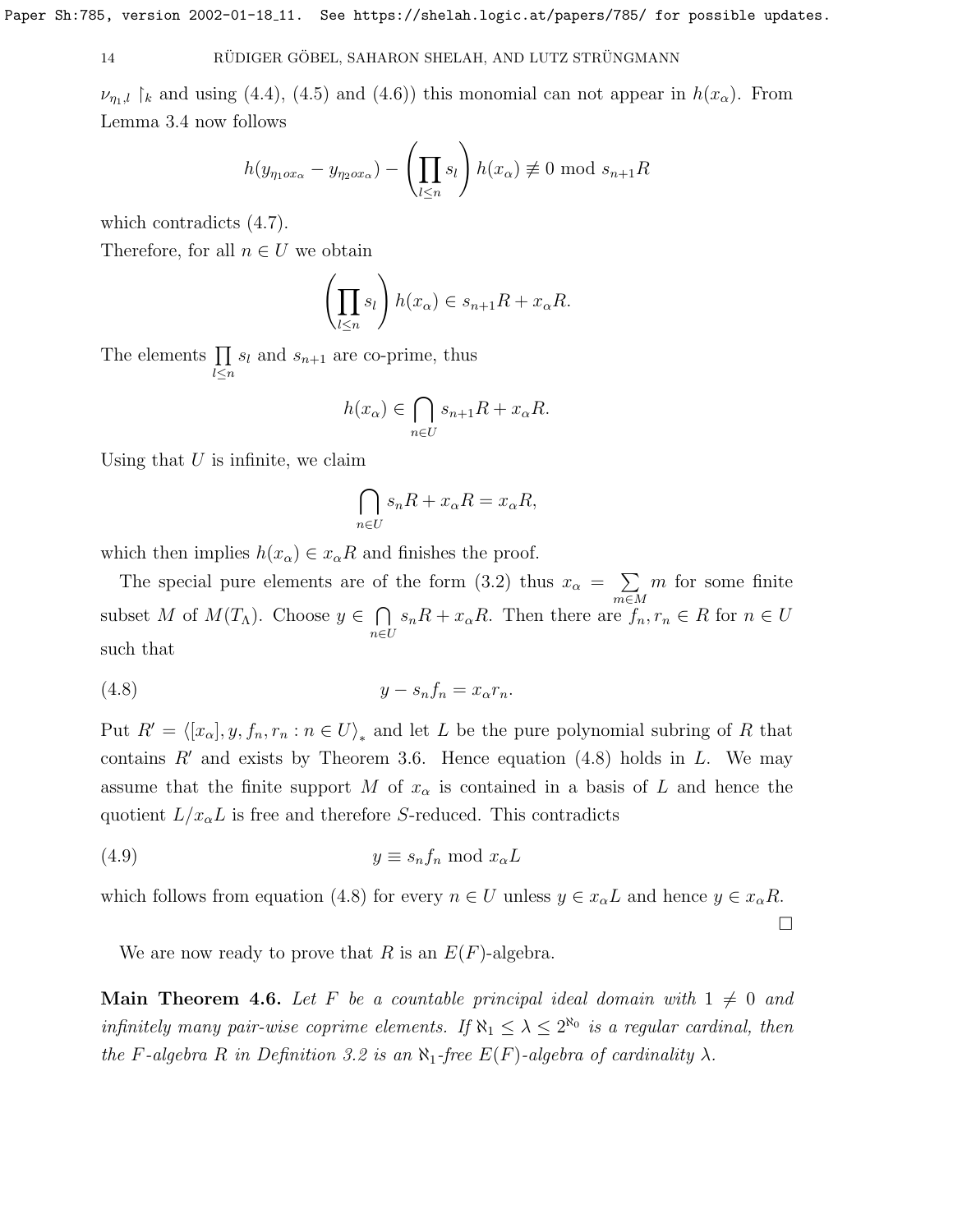*Proof.* If h is a F-endomorphism of R viewed as F-module, then we must show that h is scalar multiplication by some element  $b \in R$ . From Proposition [4.5](#page-10-1) for  $h \restriction G_\alpha$  there exists an element  $b_{\alpha} \in R$  such that  $h(x_{\alpha}) = x_{\alpha}b_{\alpha}$  for any  $\alpha < \lambda$ , where the  $x_{\alpha}$ 's run through all special pure elements.

Now let  $U_{\alpha}$  be a countable subset of  $V_{\alpha}$  for every  $\alpha < \lambda$  as in [\(4.1\)](#page-10-0). Then

$$
R^*_{\alpha} = F[y_{\eta nx_{\beta}}, z_{\tau} : \eta \in U_{\beta}, \tau \in T_{\beta}, \beta < \alpha, n \in \omega]
$$

is a countable subalgebra of  $R_{\alpha}$ . Since  $\lambda$  is regular uncountable there exists for every  $\alpha < \lambda$  an ordinal  $\gamma_{\alpha} < \lambda$  such that  $h(R_{\alpha}^{*}) \subseteq R_{\gamma_{\alpha}}$ . We put  $C = \{\delta < \lambda : \forall (\alpha < \delta)(\gamma_{\alpha} < \lambda)\}$ δ)} which a cub in  $\lambda$ . Intersecting with the cub of all limit ordinals we may assume that C consists of limit ordinals only. If  $\delta \in C$ , then similar arguments as in the proof of Proposition [4.5](#page-10-1) after equation [\(4.1\)](#page-10-0), using the fact that  $R/R_{\delta}$  is  $\aleph_1$ -free show that  $h(R_\beta) \subseteq R_\delta$  for every  $\beta < \delta$  and taking unions  $h(R_\delta) \subseteq R_\delta$ .

Let us assume for the moment that there is some  $\delta_* \in C$  such that for every special pure element  $r \in B_\Lambda$  we have  $b_r \in R_{\delta_*}$ . Suppose  $r_1$  and  $r_2$  are two distinct pure elements with  $b_{r_1} \neq b_{r_2}$ . Then choose  $\delta_* < \delta \in C$  such that  $r_1, r_2 \in R_{\delta}$  and  $\tau \in T_{\delta}$  with  $\tau \notin ([r_1] \cup [r_2])$ . Then

<span id="page-14-0"></span>
$$
(4.10) \t b_{\tau}\tau + b_{r_1}r_1 = h(\tau) + h(r_1) = h(\tau + r_1) = b_{\tau + r_1}(\tau + r_1) = b_{\tau + r_1}\tau + b_{\tau + r_1}r_1.
$$

Now note that  $R_{\delta}$  is an  $R_{\delta_*}$ -module and that  $R/R_{\delta}$  is torsion-free as an  $R_{\delta_*}$ -module. Moreover,  $b_{\tau}, b_{r_1}$  and  $b_{\tau+r_1}$  are elements of  $R_{\delta_*}$ , hence  $\tau$  is not in the support of either of them. Thus restricting equation [\(4.10\)](#page-14-0) to  $\tau$  we obtain

$$
b_{\tau}\tau = b_{\tau+r_1}\tau
$$

and therefore  $b_{\tau} = b_{\tau + r_1}$ . Now equation [\(4.10\)](#page-14-0) reduces to  $b_{r_1} r_1 = b_{\tau + r_1} r_1$  and since R is a domain we conclude  $b_{r_1} = b_{\tau+r_1}$ . Hence  $b_{r_1} = b_{\tau}$  and similarly  $b_{r_2} = b_{\tau}$ , therefore  $b_{r_1} = b_{r_2}$  which contradicts our assumption. Thus  $b_r = b$  does not depend on the special pure elements  $r \in B_\Lambda$  and therefore h acts as multiplication by b on the special pure elements of  $B_\Lambda$ . Thus h is scalar multiplication by b on  $B_\Lambda$  and using density also on R.

It remains to prove that there is  $\delta_* < \lambda$  such that for every  $r \in B_\Lambda$  we have  $b_r \in R_{\delta_*}$ . Assume towards contradiction that for every  $\delta \in C$  there is some element  $r_{\delta} \in B_{\Lambda}$  such that  $b_{\delta} = b_{r_{\delta}} \notin R_{\delta}$ . We may write  $r_{\delta}$  and also  $b_{r_{\delta}}$  as elements in some polynomial ring over  $R_{\delta}$ , hence  $r_{\delta} = \sigma_{r_{\delta}}(x_i^{\delta} : i \langle i_r \rangle)$  and  $b_{\delta} = \sigma_{b_{\delta}}(\tilde{x}_i^{\delta} : i \langle i_s \rangle)$ . Thus  $\sigma_{r_{\delta}}$  and  $\sigma_{b_{\delta}}$ are polynomials over  $R_{\delta}$  and the  $x_i^{\delta}$ 's and  $\tilde{x}_i^{\delta}$  are independent elements over  $R_{\delta}$ . By a pigeon hole argument we may assume that for all  $\delta \in C$  we have  $i_{r_{\delta}} = i_r$  and  $i_{b_{\delta}} = i_b$ for some fixed  $i_r, i_b \in \mathbb{N}$ . Now choose  $n < \omega$  and note that canonical identification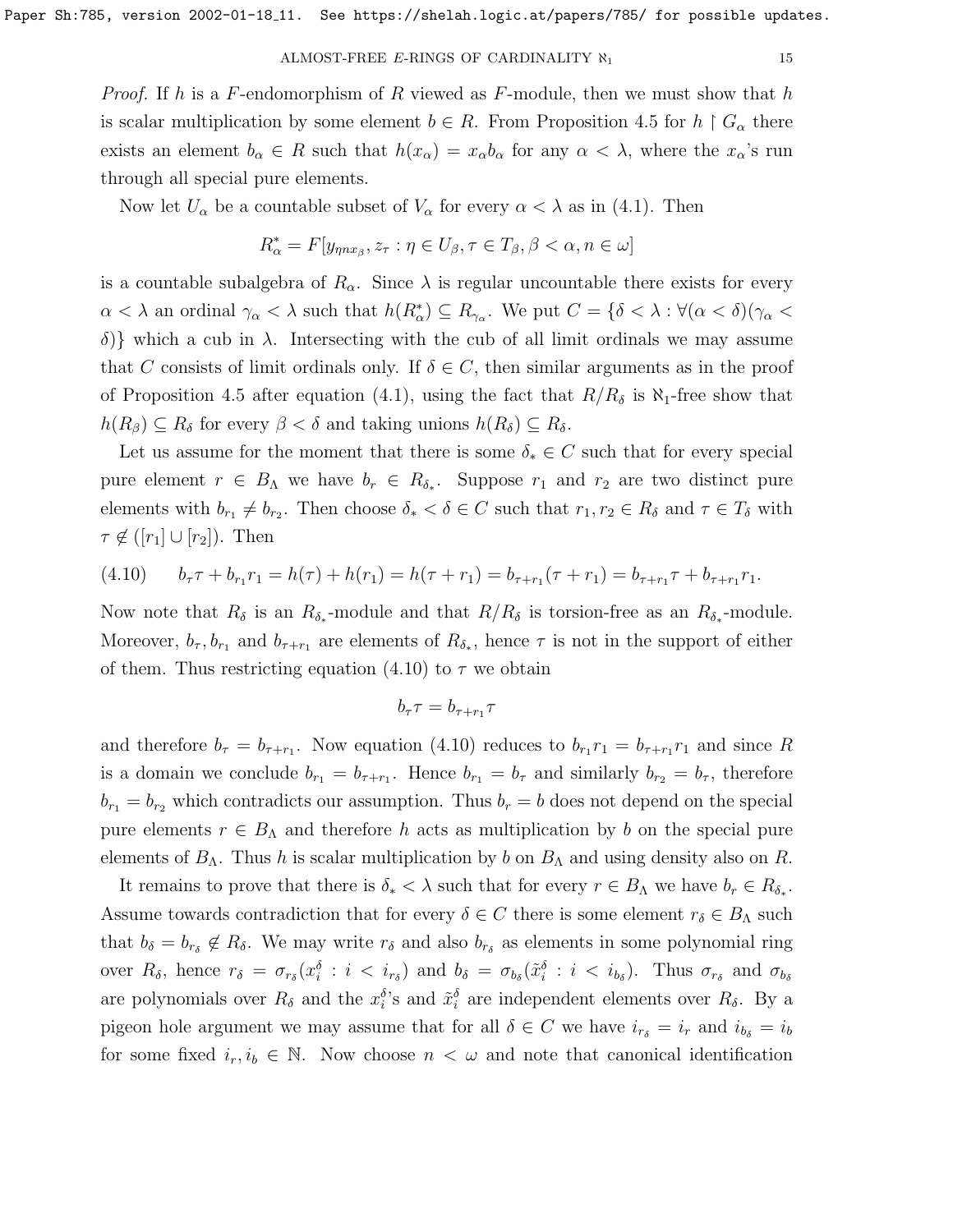$\varphi$  :  $\bigcup$ α<λ  $R_{\alpha}/s_nR_{\alpha} \rightarrow \cup$ α<λ  $(R^*_{\alpha} + s_n R)/s_n R$  is an epimorphism. Let  $\bar{\sigma}_{r_{\delta}}$  and  $\bar{\sigma}_{b_{\delta}}$  be the images of the polynomials  $\sigma_{r_{\delta}}$  and  $\sigma_{b_{\delta}}$  under  $\varphi$ . Since  $|\bigcup$  $\alpha<\delta$  $(R^*_{\alpha} + s_n R)/s_n R < \lambda$  for every  $\delta < \lambda$  and C consists of limit ordinals the mapping  $\phi: C \to R/s_nR$ ,  $\delta \mapsto (\bar{\sigma}_{r_\delta}, \bar{\sigma}_{b_\delta})$ is regressive on C. Thus application of Fodor's lemma shows that  $\phi$  is constant on some stationary subset C' of C and without loss of generality we may assume that  $C = C'$ .

For  $\delta \in C$  choose  $\delta_1, \delta_2 \in C$  such that  $\delta_1 < \delta_2$  and  $x_i^{\delta}, \tilde{x}_j^{\delta} \in R_{\delta_1}$  for all  $i < i_r, j < i_b$ . Let R' be the smallest polynomial ring over  $R_{\delta}$  generated by at least the elements  $x_i^{\delta_1}, x_i^{\delta_2}$ and  $\tilde{x}_i^{\delta_1}, \tilde{x}_i^{\delta_2}$  such that  $a_1 a_2 = a_3$  and  $a_2, a_3 \in R'$  implies  $a_1 \in R'$ . We may choose  $R' = R_\delta[H]$  as the polynomial ring where  $H \subseteq R \setminus R_\delta$  contains the set  $\{x_i^{\delta_1}, x_i^{\delta_2}, \tilde{x}_j^{\delta_1}, \tilde{x}_j^{\delta_2} :$  $i < i_r, j < i_b$ . We now consider

<span id="page-15-6"></span>(4.11) 
$$
b_{r_{\delta}+r_{\delta_2}}(r_{\delta}+r_{\delta_2})=h(r_{\delta}+r_{\delta_2})=h(r_{\delta})+h(r_{\delta_2})=b_{\delta}r_{\delta}+b_{\delta_2}r_{\delta_2}.
$$

By choice of R' and  $r_\delta, r_{\delta_2}, b_\delta, b_{\delta_2} \in R'$  follows  $b_{r_\delta+r_{\delta_2}} \in R'$ . If some  $x_i^{\delta}$  appears in the support of  $b_{r_{\delta}+r_{\delta_2}}$ , then the product  $x_i^{\delta}x_j^{\delta_2}$  appears on the left side (for some  $j \langle i_b \rangle$ of [\(4.11\)](#page-15-6) but it does not on the right side - a contradiction. Similarly, no  $x_i^{\delta_2}$  can appear in the support of  $b_{r_\delta+r_{\delta_2}}$ . Thus  $(b_{r_\delta+r_{\delta_2}}-b_\delta)r_\delta = -(b_{r_\delta+r_{\delta_2}}-b_{\delta_2})r_{\delta_2}$  and therefore  $b_{r_{\delta}+r_{\delta_2}} = b_{\delta} = b_{\delta_2}$ . Hence  $b_{\delta_2} \in R_{\delta_2}$ . But this contradicts the choice of  $r_{\delta_2}$ . The existence of  $\delta^*$  such that all elements  $b_r$  related to special pure elements are in  $R_{\delta^*}$  is established.  $\square$ 

**Corollary 4.7.** There exists an almost-free E-ring of cardinality  $\aleph_1$ .

**Remark 4.8.** We note that the Main Theorem could also be proved for cardinals  $\aleph_1 \leq$  $\lambda \leq 2^{\aleph_0}$  which are not regular. The proof for cf  $(\lambda) = \omega$  would be much more technical and complicated.

#### **REFERENCES**

- <span id="page-15-0"></span>[1] R. Bowshell and P. Schultz, Unital rings whose additive endomorphisms commute, Math. Ann. 228 (1977), 197-214.
- <span id="page-15-1"></span>[2] C. Casacuberta, J. Rodríguez and J. Tai, Localizations of abelian Eilenberg-Mac-Lane spaces of finite type, Prepublications, Universitat Autònoma de Barcelona 22 (1997).
- <span id="page-15-5"></span>[3] A.L.S. Corner and R. Göbel, Prescribing endomorphism algebras, Proc. London Math. Soc. 50(3) (1985), 447-479.
- <span id="page-15-4"></span>[4] M. Dugas, Large E-modules exist, J. of Algebra 142 (1991), 405-413.
- <span id="page-15-3"></span>[5] M. Dugas and R. Göbel, Torsion-free nilpotent groups and  $E$ -modules, Arch. Math. 45 (4) (1990), 340-351.
- <span id="page-15-2"></span>[6] M. Dugas, A. Mader and C. Vinsonhaler, Large E-rings exist, J. Algebra (1) 108 (1987), 88-101.